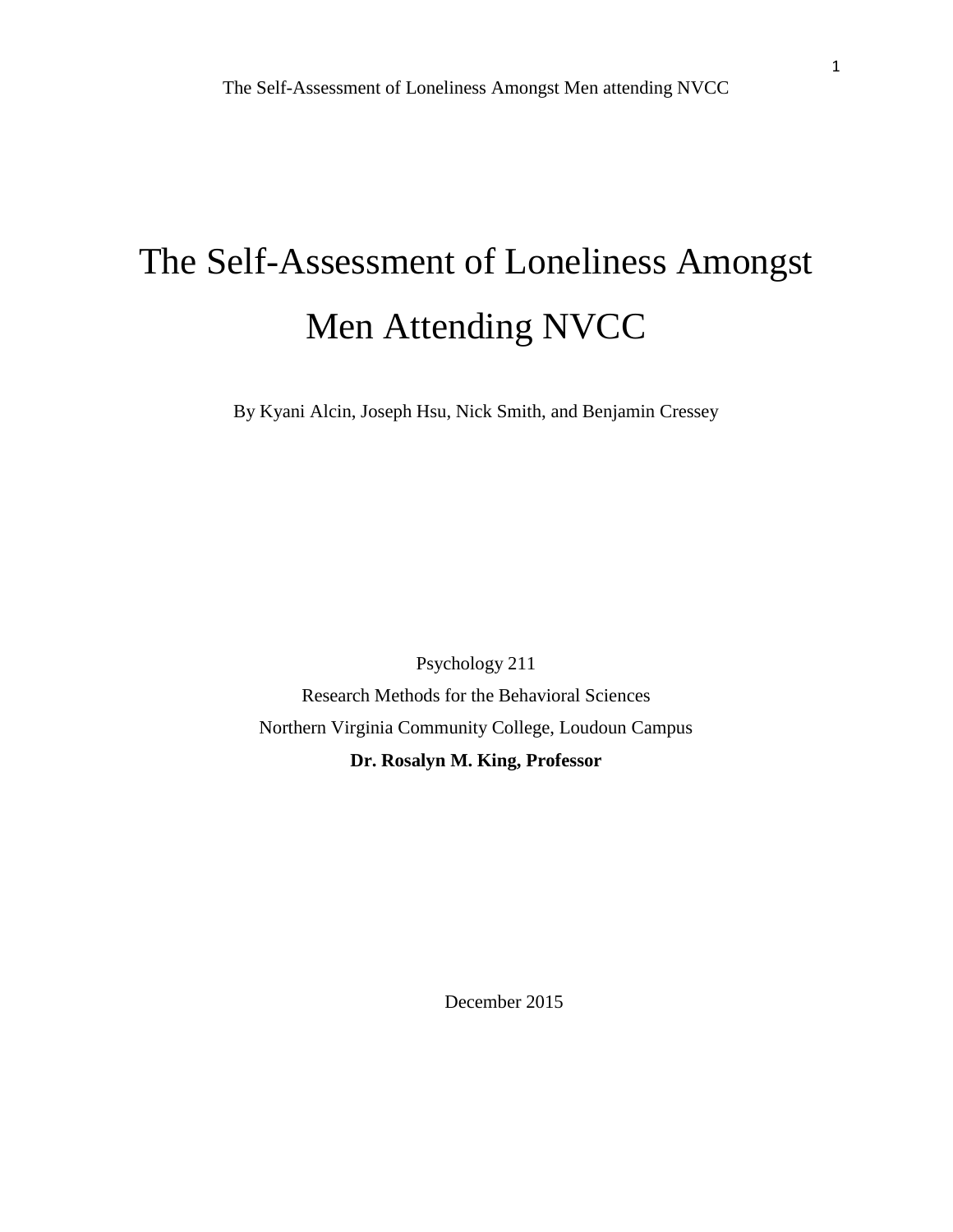#### **Abstract**

The main focus of this study was to gain a deeper understanding on the phenomenon of male loneliness and its effects on the college level of study. To solve this enigma, researchers must first understand the victims of this issue; how life may be different and what aspects are greatly affected. Through first person narratives guided by specific questions, this study explores the experiences of male college students attending Northern Virginia Community College on the Loudoun Campus. Through the eyes of fifteen (15) subjects divided into two groups, we gain a clear image of a week in the life of a college male and the many experiences he may face. Through phenomenological study, data gathered in the course of many interviews identifies relevant variables that affect the college going process. This research also analyzes previous literature on male loneliness, previous causes and effects of loneliness, and the different side effects of loneliness, in order to gain a better understanding of the phenomenon.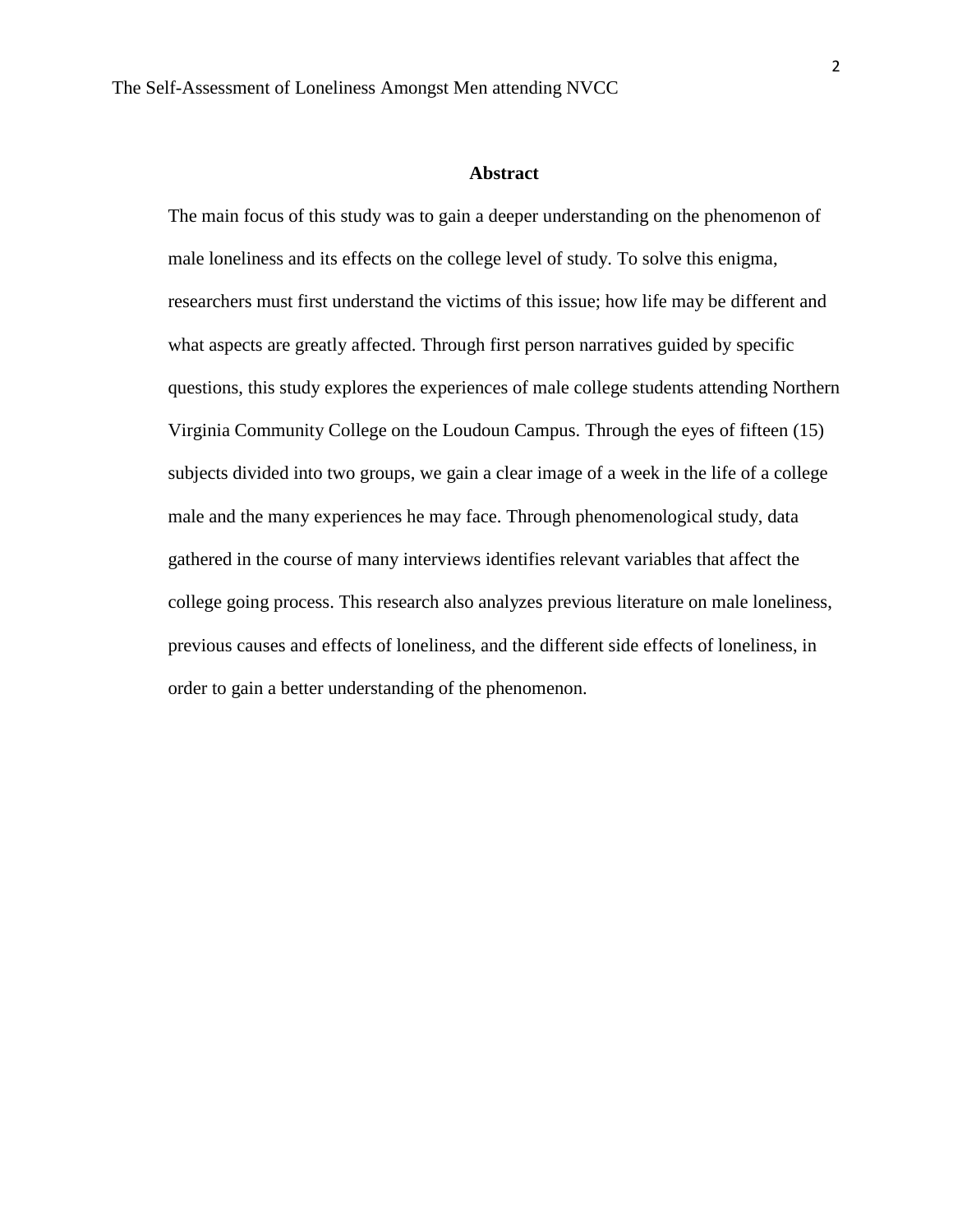#### **Table of Contents**

#### **Abstract**

## **I. Introduction**

Background and problem statement

Purpose of the Study

Major Research Question

Sub Questions

Hypothesis Statement

Theoretical Framework

Significance of the Study

Definition of Terms

Assumptions, Limitations and Delimitations

## **II. Literature Review**

Overview of Researched Loneliness

Overview of Research Question

Overview of Literature

Causes and Effects of Loneliness

Research Methodologies and Evaluation of Research Designs

Summary

## **III. Research Design and Methodology**

Introduction

Overview of Research Design and Rationale

Sampling Design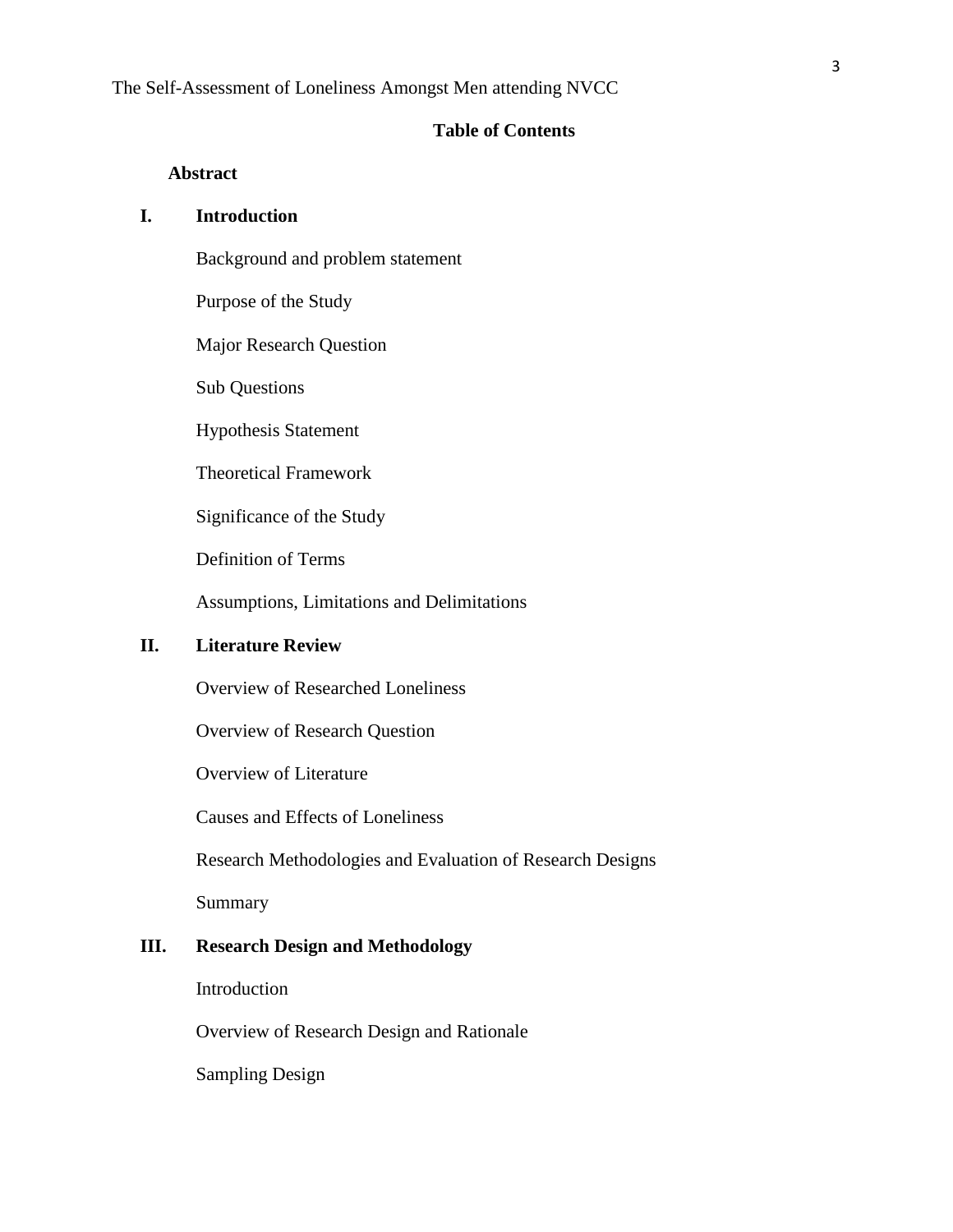Data Collection Procedures and Instrumentation

Field Testing

Data Analysis Plan and Procedures

Limitations of the Research Design

Internal and External Validity

Expected Findings

Ethical Considerations

## **IV. Analysis and Findings**

Interview Analysis

Narratives and Analysis

Personal Definition of Loneliness

Analysis and Summary of Themes

Time Management

Analysis and Summary of Themes

Amount of Alcohol/Drugs consumed

Analysis and Summary of Themes

Clubs or Teams in High School

Analysis and Summary of Themes

Overall Summary of Findings

### **V. Conclusion**

Gaps in Understanding and the Research

Summary of Key Findings

Implications and Recommendations for Further Study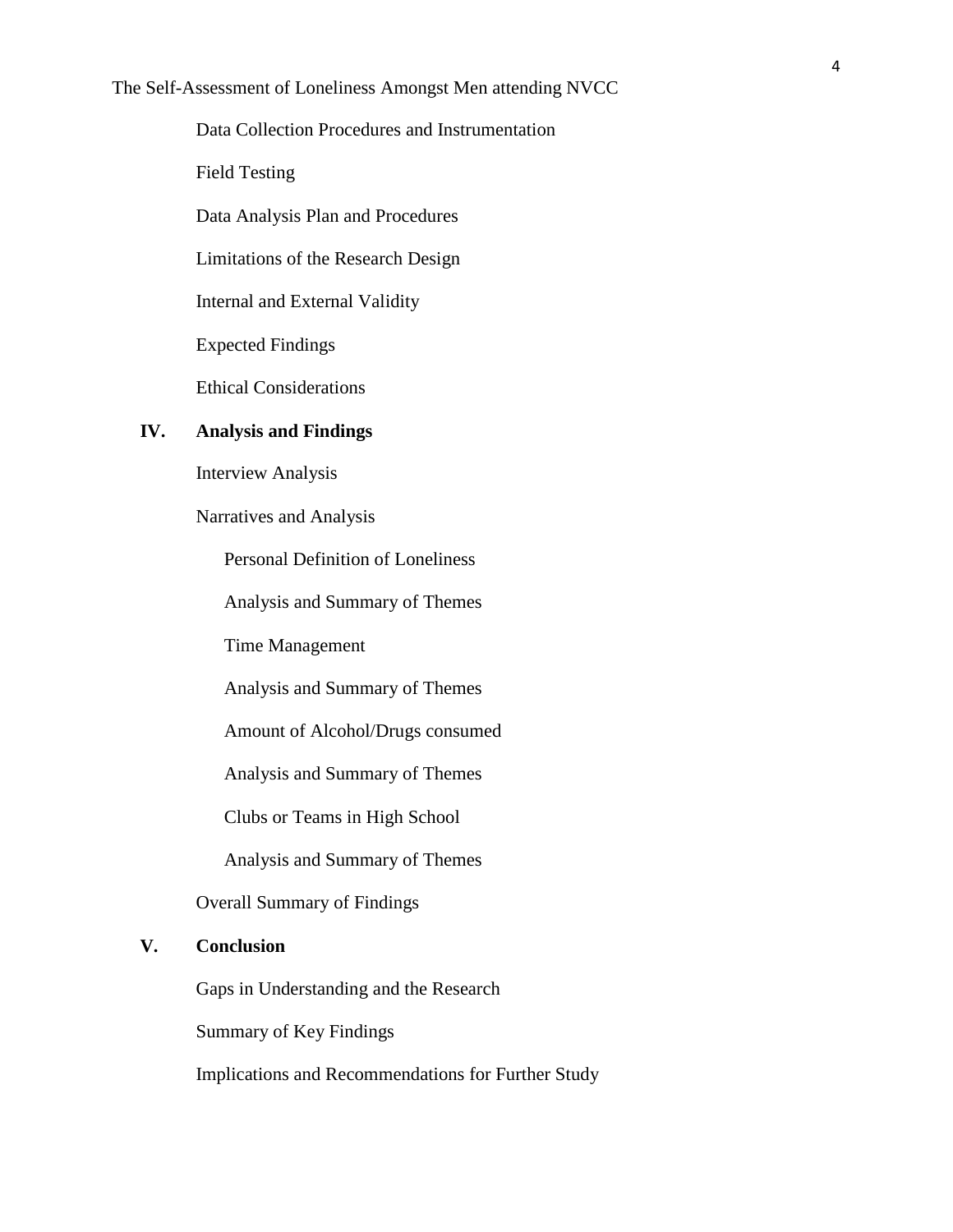#### **Chapter 1**

#### **Introduction**

#### **Background and Statement of the Problem**

The most broadly accepted definition of loneliness is the distress that results from discrepancies between ideal and perceived social relationships. This so-called cognitive discrepancy perspective makes it clear that loneliness is not synonymous with being alone, nor does being with others guarantee protection from feelings of loneliness. Rather, loneliness is the distressing feeling that occurs when one's social relationships are perceived as being less satisfying than what is desired. The problem that our team will attempt to resolve through research is to determine the self-assessment of loneliness in college males. Loneliness in male college students is very common.

## **Purpose of Study**

The purpose of the study comes from the general lack of information about the topic. Generally speaking, the mental wellness or general wellbeing of both sexes is becoming more an issue by the day. Society has moved from a time where one would assume that men are emotional rocks and "should not feel anything" because that was the woman's job, to fully understanding the importance of mental health and finding that just bottling up every emotion is not exactly the healthiest thing to do. Through this project we hope to help expose loneliness as an ongoing problem among college men; and possible gain information on how it may be impacting male NVCC students and their general performance.

#### **Major Research Question**

What percentage of male college students will self-assess themselves as lonely?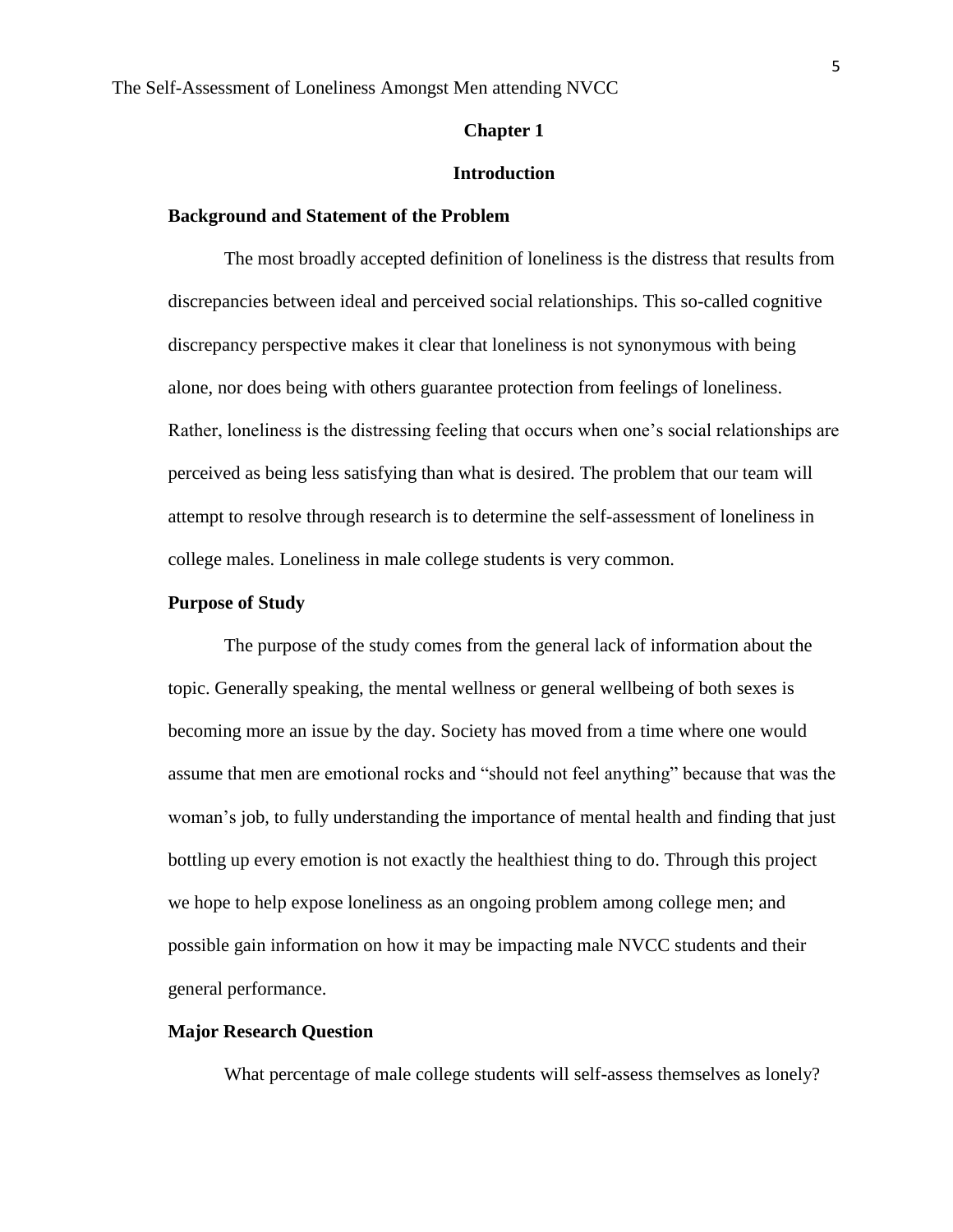#### **Sub Questions**

- Does the loneliness of men differ by age and social group?
- Is there is a correlation between certain majors and the level of loneliness a person feels?

#### **Hypothesis Statement**

**Scientific Hypothesis**: There is a large percentage of male students attending NVCC who will see themselves as lonely.

**Null hypothesis**: There will be no relationship between loneliness and college males.

## **Theoretical Framework**

The theoretical framework could also be the backbone of a research project. It is normally the past work other researchers have conducted that could be expanded upon by our work. For our project, our theoretical Framework comes from a brief report done by David Knox, Karen Vail-Smith, and Marty Zusman, (2005) entitled "*The Lonely College Male*." Their data came from t377 anonymous students attending East Carolina University. The students ranged from local freshmen to sophomores; ages 18-20. Concerning their study, loneliness was defined as "negative feelings that exist when there is a discrepancy between what one wants in terms of interpersonal affection and intimacy and what one, in fact, has (Lauder, Siobhan, & Kerry, 2004)." From their study, a majority of the students were not lonely, but about a quarter of the men and 16.7% of the women both answered that they have "felt a deep sense of loneliness." In the sense of comparing quantity to quality, most students were generally fine and saw no problem in their social health, but the few that were affected, were severely affected; to feel a deep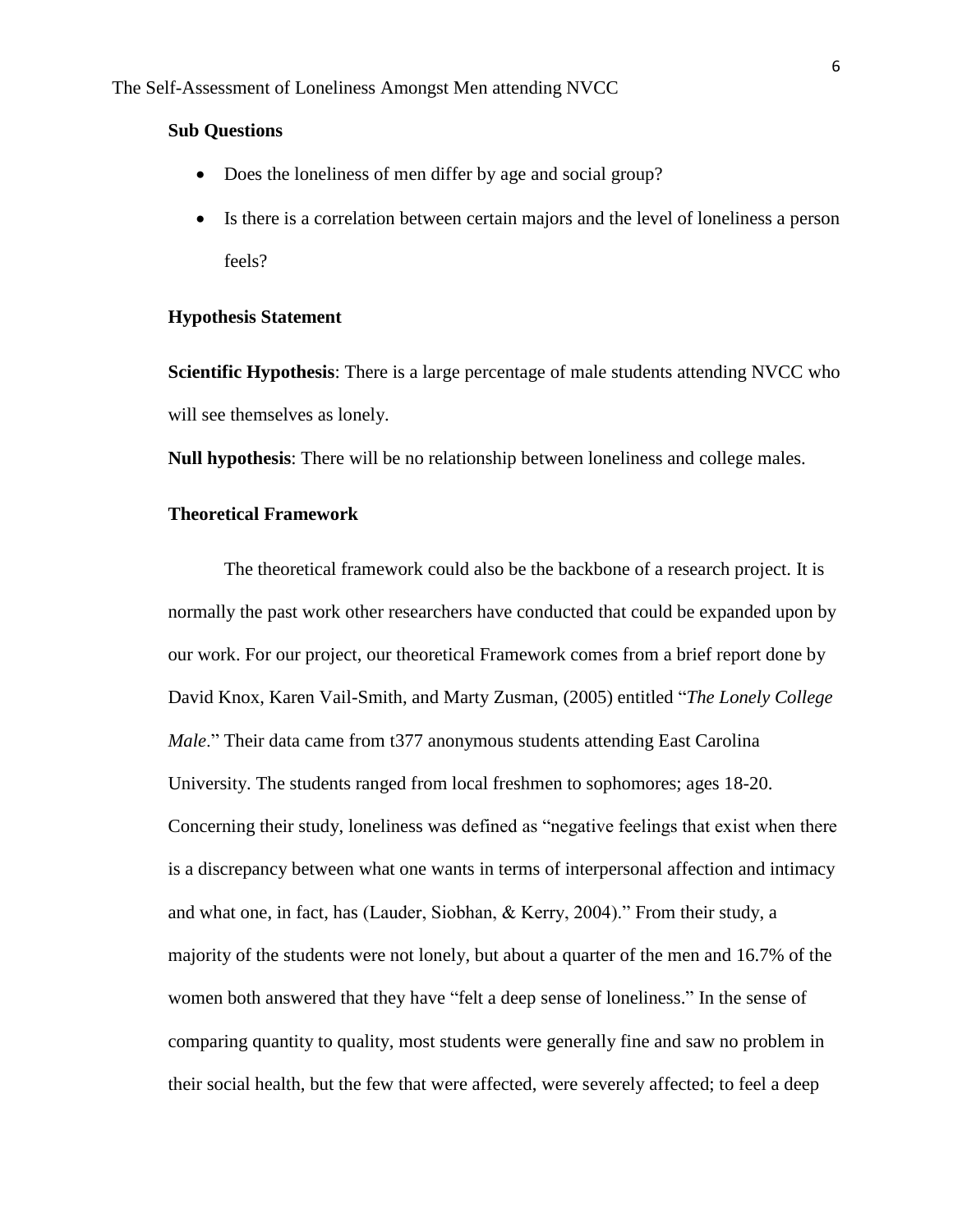sense of loneliness implies isolation or a downright removal from society. Even though most students did not feel loneliness at this level of severity, fifty-seven (57) percent of men and forty-three (43) percent of women admitted to looking for a life partner. This should be looked at with the mindset that these are 18-20 year-olds, but it should not be overlooked; a large percentage of male and female students were looking for a person to share their life with; they did not want to be alone. This may not seem significant by itself, but the idea that a small percentage of people feel extremely alone while the majority wants to be with another person is fascinating.

As far as issues go, this seemed to be a personal issue and the sufferers would be fine over time, but then there were the physical symptoms. From their study and general research, it was finally revealed "There is evidence of physical effects of loneliness. These include less sleep and higher mortality (Cacioppo et al., 2002). Loneliness is also associated with relapsing from recovery in patients with anorexia and bulimia nervosa (Stewart, 2004). With these symptoms now in mind, the problem seems less isolated. It can be noted that an irritable student may affect other student's learning habitat or general study. This information will add significance to the research framework greatly and what we would need to know before heading into the field.

## **Significance of the Study**

The significance of the study is surprisingly high. For many decades, Americans have always divided the sexes into specific archetype. The young male was always seen as the strong, masculine and emotionless rock that needed to provide for his family or else he was nothing. The young woman was seen less as an individual in society but more as either a mother (staying home, raise the children, make their man happy) or looking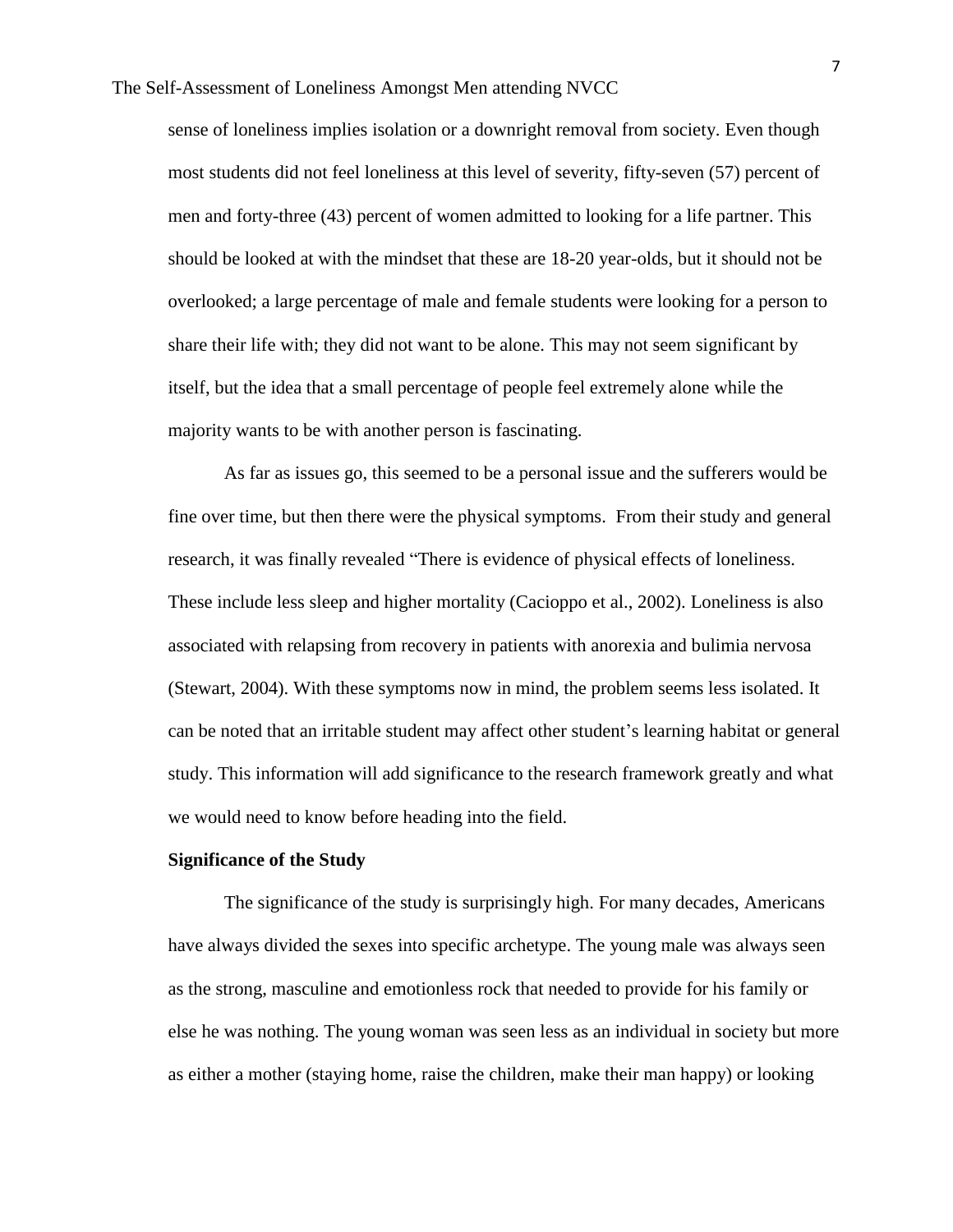for their significant other. With the recent change in society and from what we now know from science, these archetypes (types of people) do not represent our society as a whole. It is now acceptable for a woman to help or solely provide for their family; to be strong and independent. It is also becoming acceptable for men to be in touch with their emotions; to no longer be the silent sufferer from what may bother them. This study specifically covers an aspect of human emotion that normally would not be mentioned, Loneliness.

The most broadly accepted definition of loneliness is the distress that results from discrepancies between ideal and perceived social relationships. This so-called cognitive discrepancy perspective makes it clear that loneliness is not synonymous with being alone, nor does being with others guarantee protection from feelings of loneliness. Rather, loneliness is the distressing feeling that occurs when one's social relationships are perceived as being less satisfying than what is desired.

As many know, loneliness is an issue for humans as we are social beings. John Cacioppo, a social neuroscientist stated that, "the brain goes into a self-preservation state that brings with it a lot of unwanted effects." Some of these effects could be increased stress and aging. If we as a society could be able to identify, and rectify these cases sooner, we would be bringing health to the students, and in turn, health to the colleges which they attend.

## **Definition of Terms**

**Loneliness**: "Being cut off from social interaction with others as perceived or true." **College Student**: a Student (typically between the ages 0f 18-25yrs, but this can vary) is an individual taking classes at an established place of learning.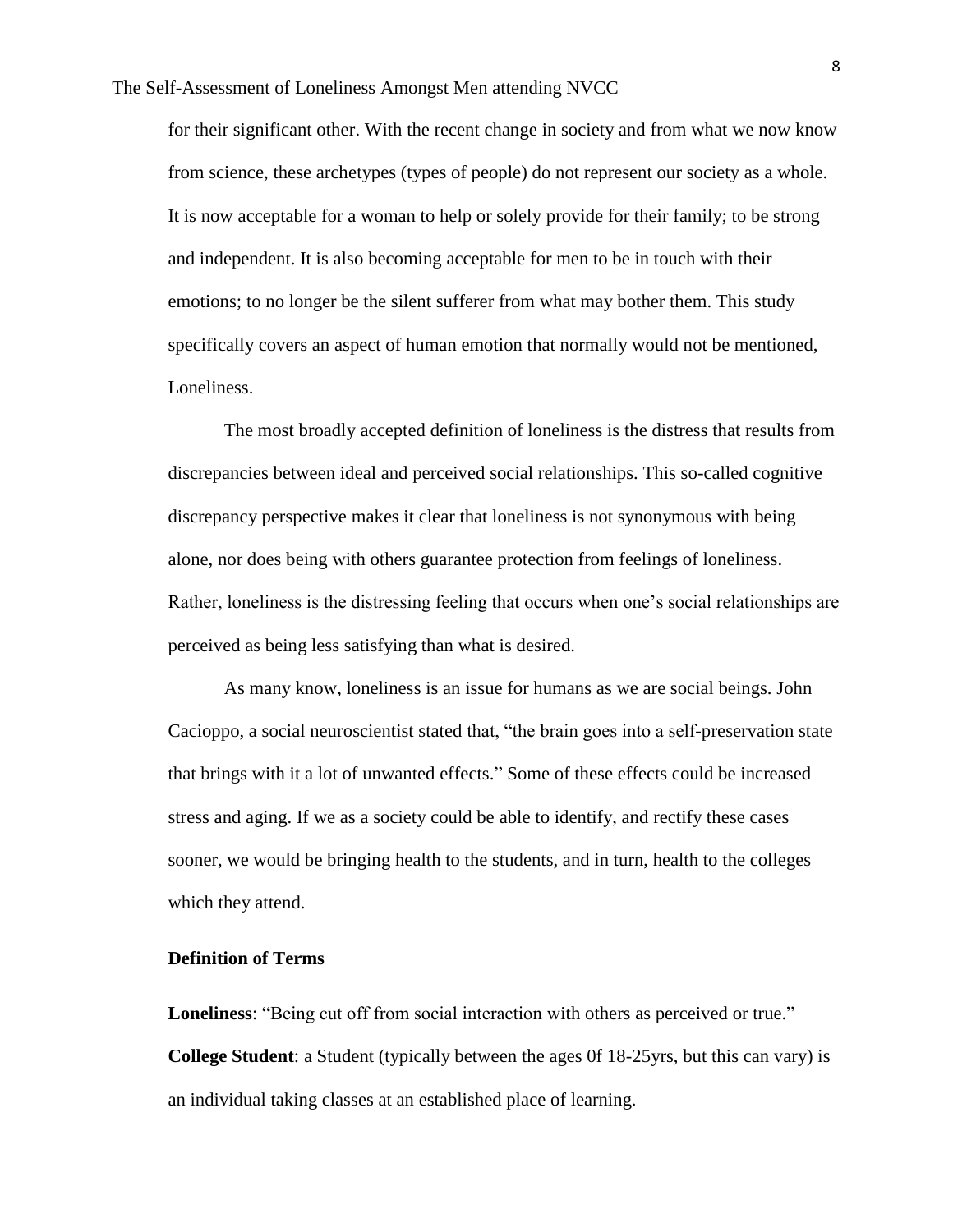#### **Assumptions**

As far as assumptions go, there are a few things that can be assumed regarding our research.

- There are a percentage of men on the college campus of NOVA that are lonely.
- College women are also lonely; the percentages of both men and women will probably be similar in range.
- All participants who choose to answer the survey will answer honestly; this could skew our results and cause general problems for the project as a whole.

## **Limitations**

- There may be limited amount of time to complete this study, to gain a sizeable amount of participants to adequately represent American college males, study may need longer than the few months of the semester.
- This study is limited to male students on campuses. Due to the time restraints and general lack of high transportation, it would be difficult to travel to other colleges around the state of Virginia, let alone the entire country.
- The authenticity of the responses we would get from our survey. As previously mentioned, we would have no way to test wheatear the students answering were being entirely truthful.

#### **Delimitations**

The only delimitation of the study is that it is limited to college men only.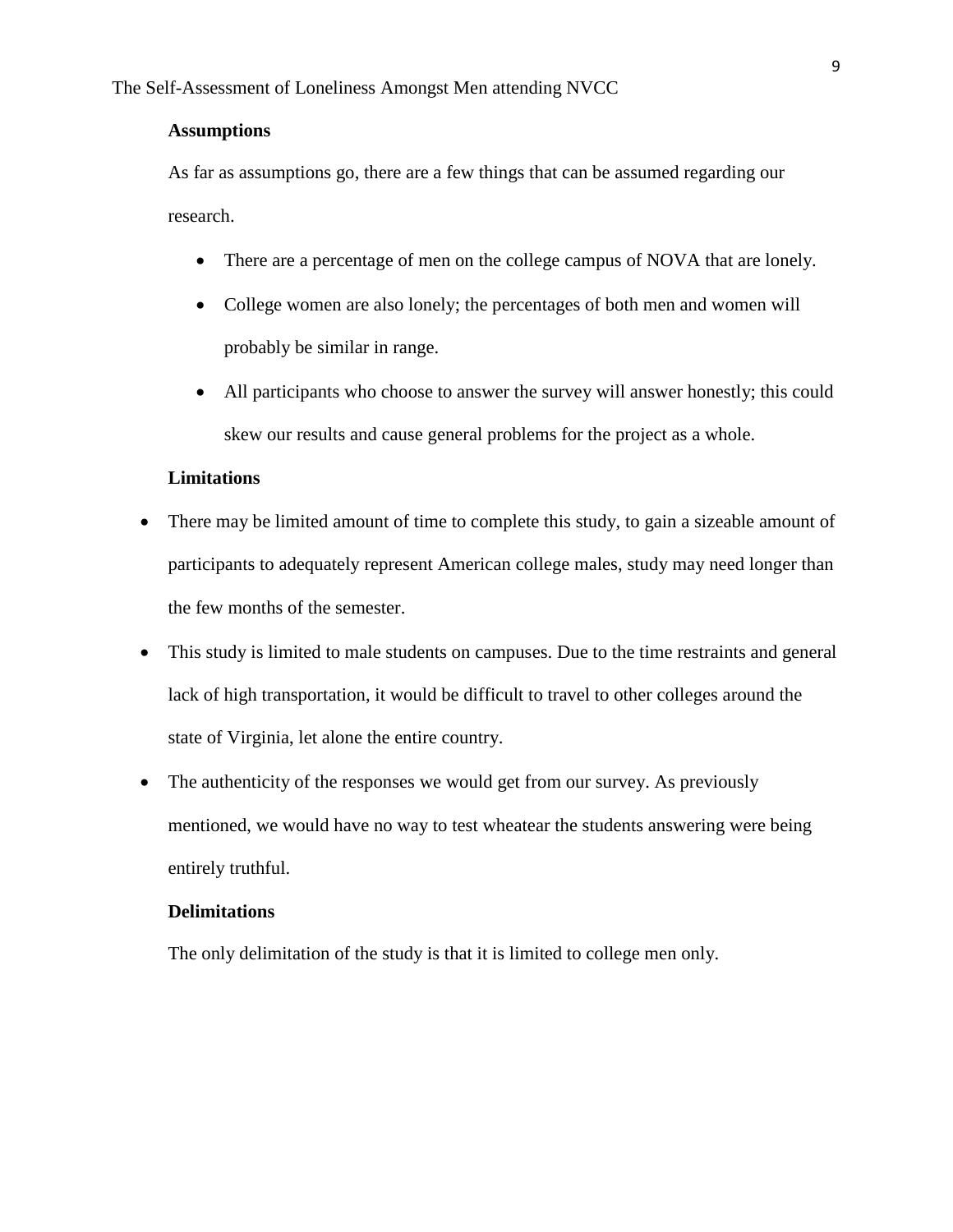#### **Chapter 2**

#### **Literature Review**

#### **Overview of Research on Loneliness**

Loneliness is a condition of human existence. Human beings are free; they are lonely at birth and they die lonely. The sense of loneliness constitutes the inner core, the central fiber of human existence but most of these individuals, under the influence of the society that labels loneliness as a pathological or a lower level of existence, tends to look at it negatively (Singh 1991). Most studies that are conducted on loneliness tend to focus on the general idea of being lonely, but it is important to remember that everyone is lonely for different way and reasons.

Everyone at some point in their lives will feel lonely. Some people though tend to be lonelier than others. For example, individuals who have experienced the only child situation, or if someone has to move around often due to their job or military affiliations may experience loneliness. Usually we think of elderly people as lonely, but ironically enough, it is the young adult who has to go through the loneliest moments of life. The bars are full of single, isolated men and women. Telephone companies are making billions of dollars on love lines for singles. People choose to marry because they feel lonely and they choose to divorce because they feel lonely (Singh, 1991).

Even though so many people feel lonely there is a large number of them that never seek help or answers to what they can do to help with this loneliness. According to Mushtaq, Shoib, Shah and Mushtaq (2014) loneliness can lead to various psychiatric disorders like depression, alcohol abuse, child abuse, sleep problems, personality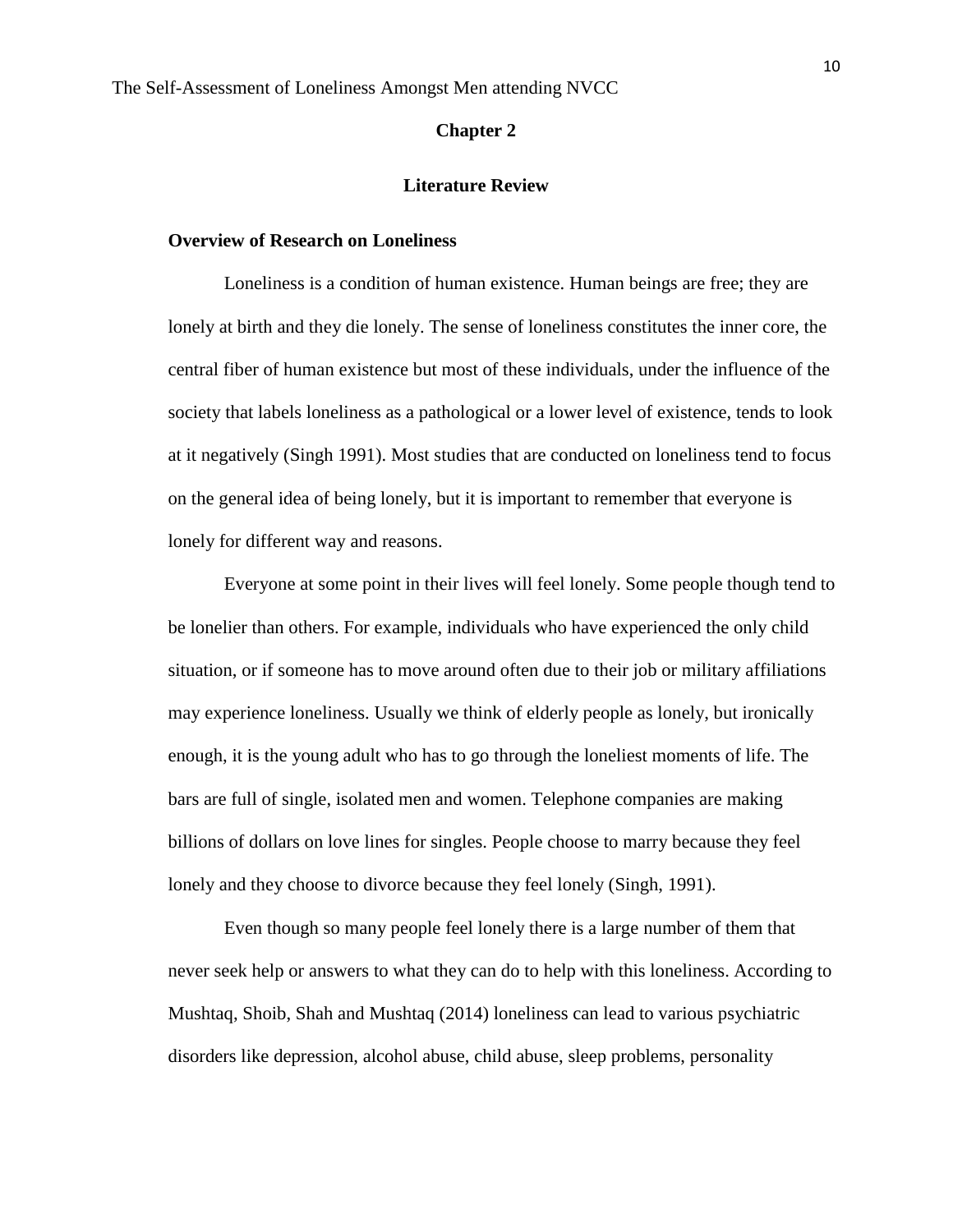disorders and Alzheimer's disease. Loneliness is also one of the main links to why people commit suicide in the United States.

#### **Overview of Research Question**

Researchers are at it more than ever right now trying to find out what the central cause of loneliness is. They want to find out how they can expand or improve upon the definition of loneliness, and whether all the new advances in technology have now changed the actually sense of loneliness at its core. It is important to understand what makes a person lonely and be able to identify ways to reduce or remove it in the future. Men tend to repress the feeling of loneliness in order to fit in the ridged social norms that society has deemed to be correct, the team that will work on this study want to see if men will assess themselves as lonely.

## **Overview of Literature**

The purpose of this study is to allow men to self-assess their loneliness; to expose the on-going issues pertaining to loneliness in relation to being a male on college campus. A vast amount of articles read have stated that loneliness is an issue and that it is affecting college campuses across the country. Of the many different studies conducted, most of them have accepted the University of California, Los Angeles (UCLA) and Emotional/Social Loneliness Inventory (ESLI) scales as the best at measuring loneliness.

#### **Causes and Effects of Loneliness**

As with anything that affects human life, it is hard to pinpoint the exact cause of loneliness. Poor emotional intelligence can play a role in loneliness. Anxiety is another important factor in creating loneliness. Depression is also one of the central causes of loneliness.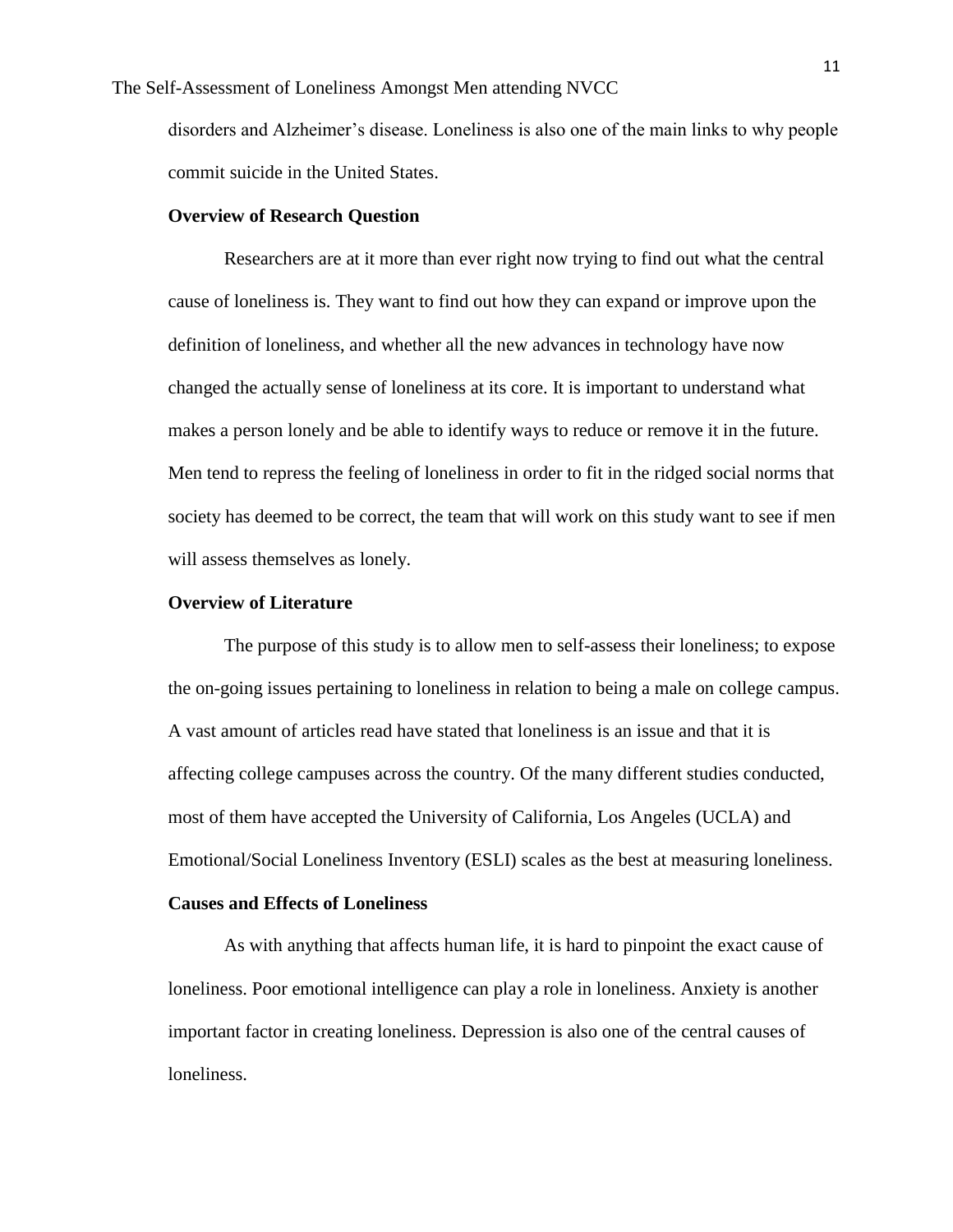The Self-Assessment of Loneliness Amongst Men attending NVCC

Emotional Intelligence (EI) is an important factor in understanding loneliness. EI refers to the ability to perceive, control and evaluate emotions. According to Salovey and Mayer (1990), four different branches of EI include: perceiving emotions, reasoning with emotions, understanding emotions, and managing emotions. Emotion is a basis for human nature. "Perhaps we humans have tried too hard to *civilize* ourselves, trying to deny our true animal nature – our emotional nature – along the way." (Payne, 1985, p. 2) A few studies have provided direct evidence to the role of EI in the experience of loneliness, among them, Zysberg (2012) suggesting that EI provides a protective effect against feeling lonely, beyond what is accounted for by personal characteristics and personality traits in a sample of young adults. A study done by the Behavioral Science Institute and School of Psychology revealed that "prospective links between understanding and managing emotions and loneliness for both females and males. Perceiving and using emotions were prospectively linked to loneliness in males only" (Wols, Scholte, & Qualter, 2015, p. 40).

Anxiety is one of the causes of loneliness. Anxiety itself is caused by a stressor, or stressful situation. It is one of the most commonly noted causes of psychological mental issues (Grasgreen, 2012). When students were asked for their primary reason for seeking help with concern to psychological issues, anxiety was most sited at forty (40) percent (Grasgreen, 2012). Trait anxiety is caused by a constant use of a stress inducing schema, or one which does not prevent stress. It is when someone is hyper-vigilant against stressors (Somerville, Whalen, & Kelley, 2010, p. 417).

Depression has been identified as a serious health concern, particularly among college students (Eisenberg, Gollust, Golberstein, & Hefner, 2007, p. 534; Weitzman,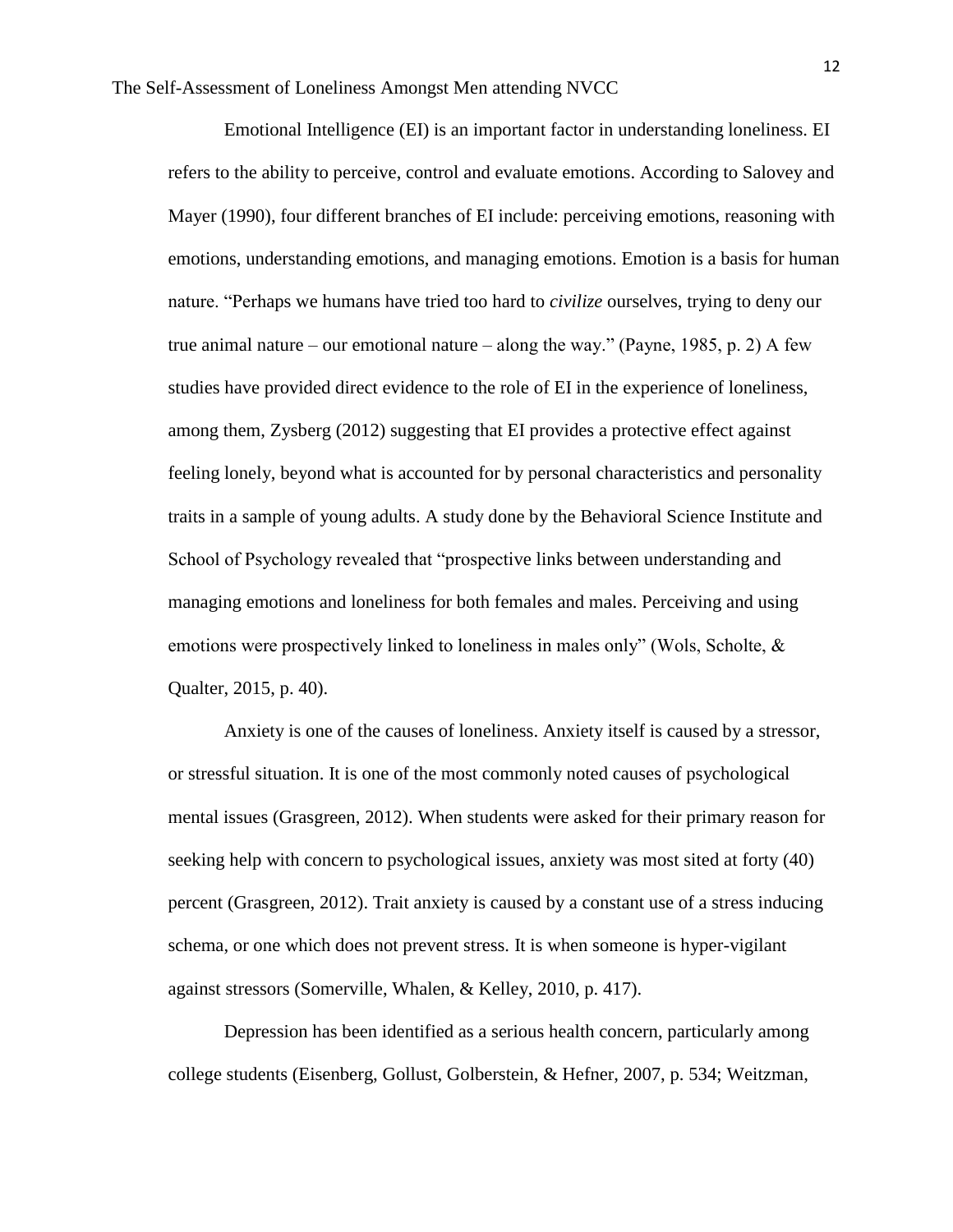2004, p. 269). Depression is more than just a feeling of sadness. The depressed individual may begin to lose interest in things they enjoyed. Though medication can help with stability in depressed individuals, it cannot save the individual. "*Similarly, loneliness, independent of depression, has been linked to elevated systolic blood pressure, poor sleep, changes in body mass index, and increase tobacco product and alcohol consumption*" (Cacioppo et al., 2002 p. 416). Loneliness was [is] related to an increased use of passive coping strategies, which, in turn, was a risk factor for later depressive symptoms (Vanhalst, Luyckx, Teppers, & Goossens, 2012).

#### **Research Methodologies and Evaluation of Research Designs**

From the reviewed literature, there were multiple different methodologies that could be applied to this specific research. Some researchers have focused on the survey approach. This would include a survey with answer choices that varied from one through five on a chart, how lonely do you feel, to your general enjoyment level on a scale from one to ten. Other researchers preferred the mixed methods approach, opening with a survey, but transitioning to more of an experimental design. This experiment tested students who were classified as lonely and checked if they acted differently from students where not classified as lonely.

#### **Summary**

The goal of this study is learn about the ongoing issue that is affecting college campuses across the country and to also expose ways to deal with loneliness. If a person is suffering from the issue and their general wellbeing is being affected, it is extremely important that they receive help. From the reviewed literature, it was learned that loneliness can be viewed as condition of human existence and that loneliness can lead to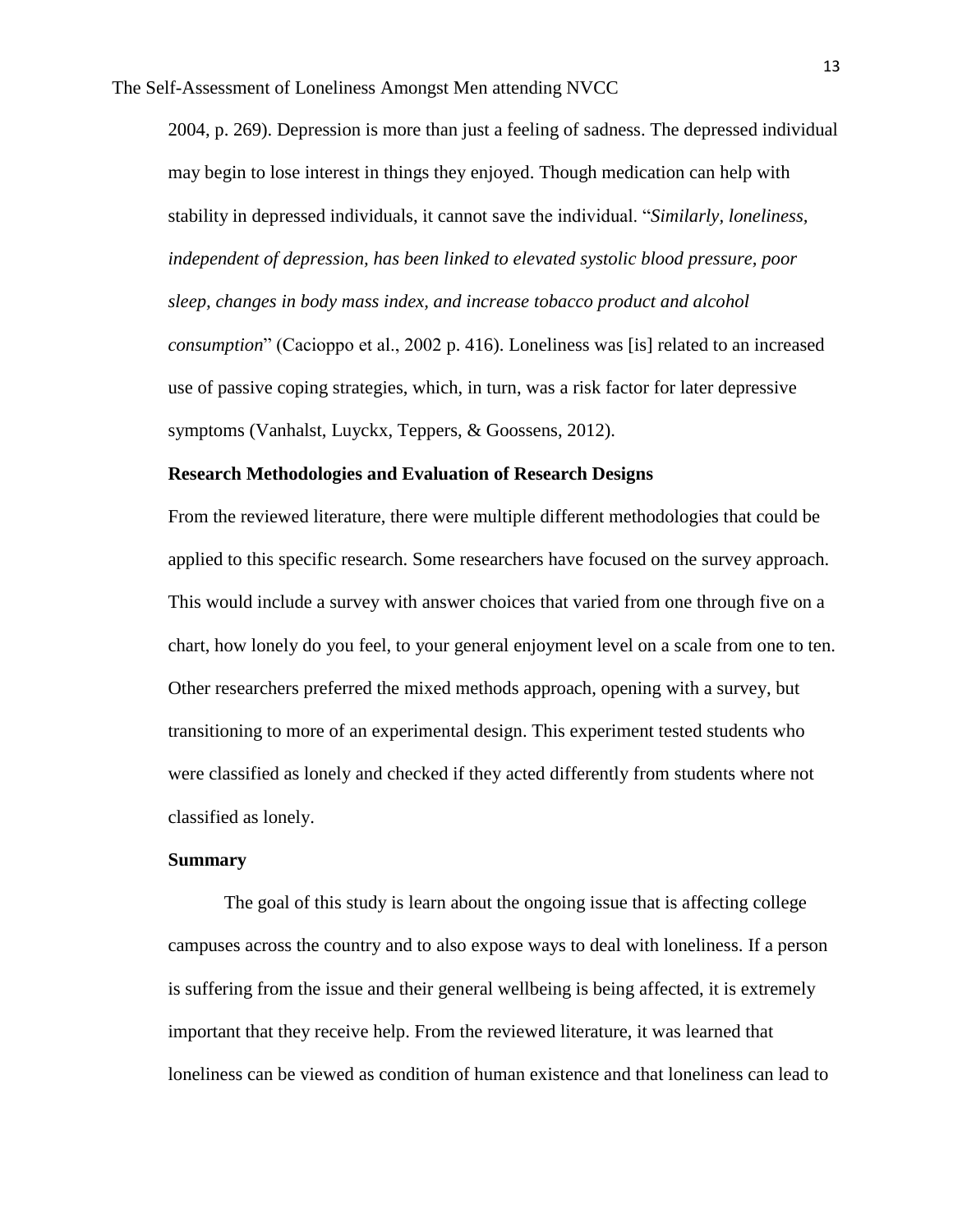various psychiatric disorders. It was also learned that the ESLI and UCLA scales are considered to be the most reliable in this specific section of the field and that even though there are multiple different methodologies, the survey was seen as the easiest method.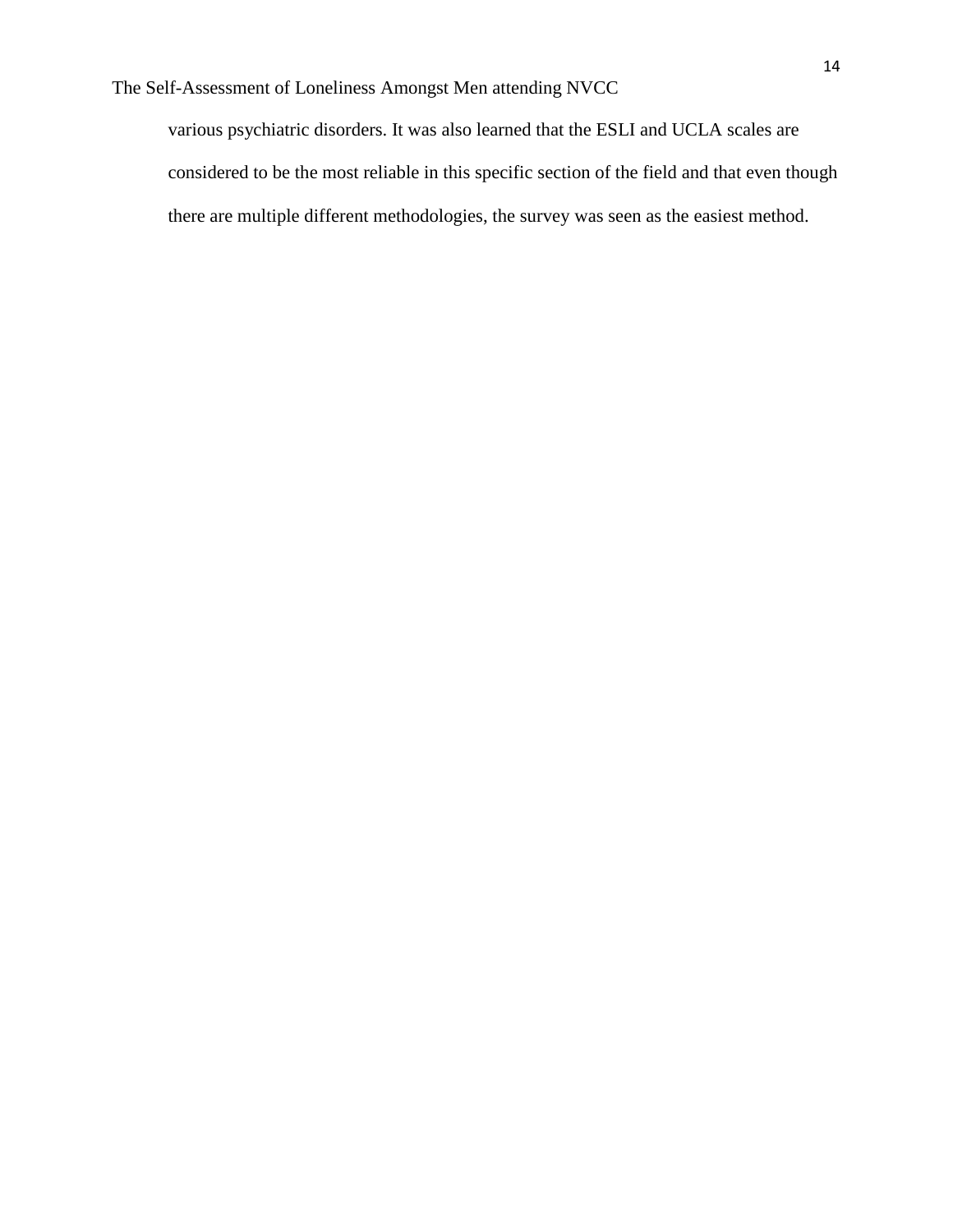#### **Chapter 3**

#### **RESEARCH DESIGN AND METHODOLOGY**

#### **Introduction**

The purpose of this study is gain a better understanding of loneliness and how it affects men on the college level. The specific aim of the researchers is to describe to the best of our abilities, the phenomenon of college male loneliness and how this can affect their psychological wellbeing. Other factors that could be affected include social status, self-esteem, work ethic, personal enjoyment of life, and personal health

#### **Overview of Research Design and Rationale**

The first step in creating the research design was to identify and define the problem to be addressed. For this study, the problem to be addressed was male loneliness and its effects on a college level. Even though loneliness has been broadly studied and both men and women have been analyzed, there has not been a study that approached the issue from a phenomenological perspective. This type of research focuses on the researcher's interpretation of the issue and comparing this to a specific subject's interpretation of the issue. This concludes with the researcher's thoughts on the issue while also considering the subjects thoughts and how their interpretation differs from the researcher's previous thoughts. The previous studies that have be conducted by researchers did not focus on a specific person's personal experience. For this reason, the researchers chose to use a qualitative phenomenological research model. Due to the level of personal involvement of this study, data collection would only be possible by engaging directly with the subjects. Thus, a phenomenological research design will be used.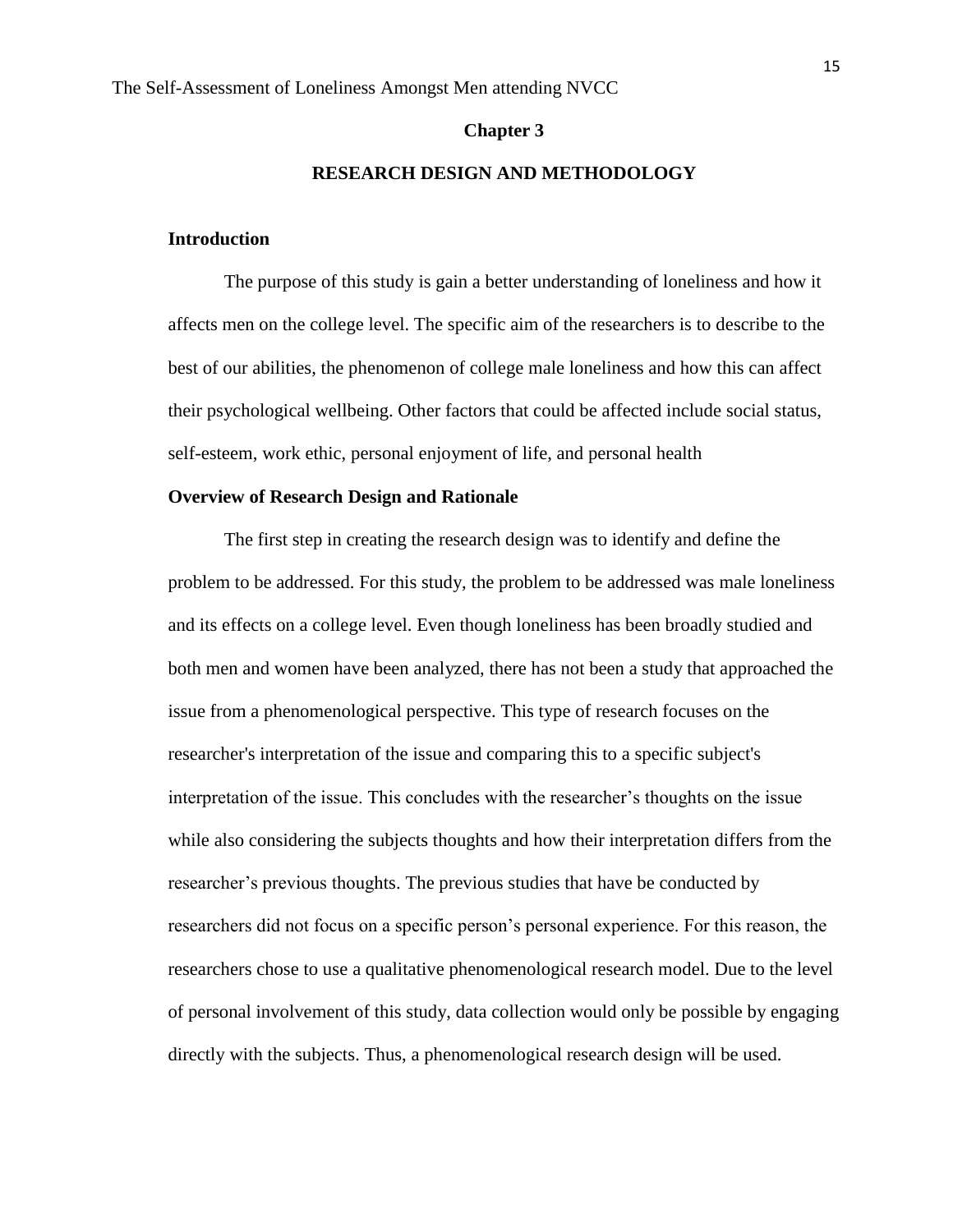The Self-Assessment of Loneliness Amongst Men attending NVCC

The second step in the process is locating the participants. The researchers will use a purposive sample design to select the informants. A Purposive sample design involves the researcher selecting the participants. Its purpose is to gain specific representative samples, so the researchers would select only those who fall into predefined categories (Men who attend NVCC, who identify as lonely.) The sample size will include 10 to 15 individuals. If the researchers do not have a sizeable amount of subjects, they will also use Snowball Sampling: participating subjects may volunteer other subjects.

To ensure the research complied with all ethical considerations, a written informed consent form was designed in order to gain the subject's consent and to make the subjects aware of the nature of this study.

Data will be collected during interviews. Within pure phenomenology, the researcher must allow data to emerge, so there can be a structured questionnaire but the questions should be open ended. Due to the fact that this will be a phenomenological study with a questionnaire, structured questions will be used to spark conversation. It is crucial in this type of research that the interviewers suppress their own biases and predispositions and allow the subject to speak freely.

The data capturing process will consist of a recording of the interview and notes taken while the recording is analyzed. Finally, the explication of the data collected was based on Hycner's (1999) explication process. The term explication is investigation of the constituents of a phenomenon while keeping the context of the whole.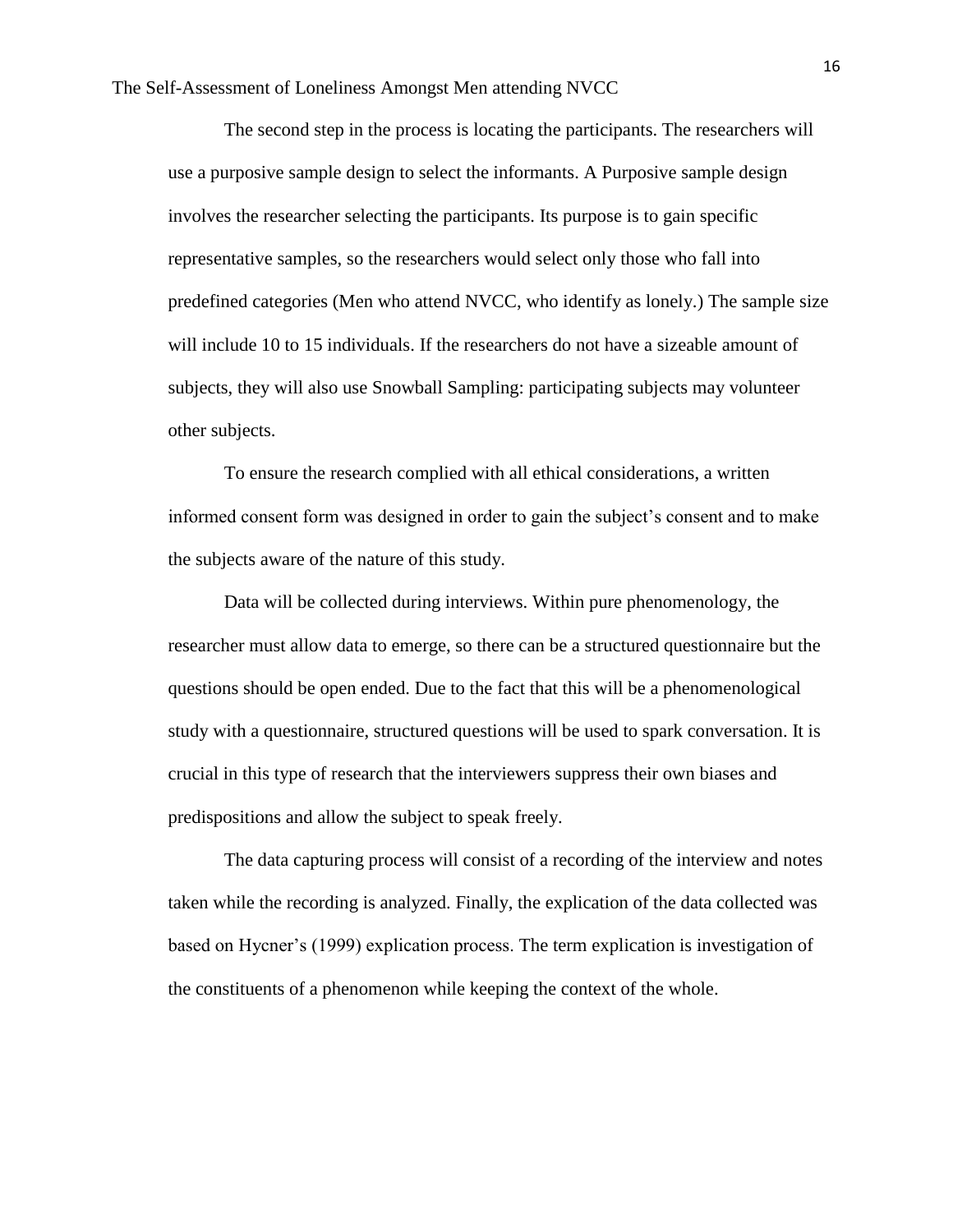## **Sampling Design**

*Purposive*: The study uses a purposive sampling design. The first step in the sampling design is to select the participants who will be used in the study. In doing this, only those who are men, and are students on campus, were selected. There are fifteen men participating, all who commute to NOVA Loudoun Campus. They were split into groups, one of men who were single, the other with those in relationships.

|                                 | Group 1 - Single       | <b>Group 2 - Partner</b>    |
|---------------------------------|------------------------|-----------------------------|
| <b>Loneliness Definition</b>    | Deep, emotional, clear | Simplified explanations,    |
|                                 | responses              | tendency toward physical    |
|                                 |                        | aloneness instead of mental |
| <b>Time Placement</b>           | Mixed                  | Tendency toward busier work |
|                                 |                        | and school schedules        |
| <b>Drug/Alcohol Consumption</b> | <b>Almost None</b>     | Regular consumption         |
| <b>Teams/Clubs</b>              | Not as Physical Clubs  | Physical Clubs (Football,   |
|                                 | (reading, TSA, anime)  | tennis, theatre)            |

Fifteen men from NOVA Loudoun Campus were invited to the study and informed thoroughly on its details. Those who found the details to be good agreed, and signed a consent form. After which the *Northern Virginia Community College (NVCC) Loneliness Phenomenon Questionnaire* was applied via a conversational interview.

The researchers conducted unstructured, phenomenological interviews, which were recorded. Interviews took between 4 minutes and 10 minutes. After which the researchers interpreted the data received, searching for the sought out knowledge and information on and related to loneliness. After which, the data from all of the interviews were measured and certain common elements found in relation to the theme.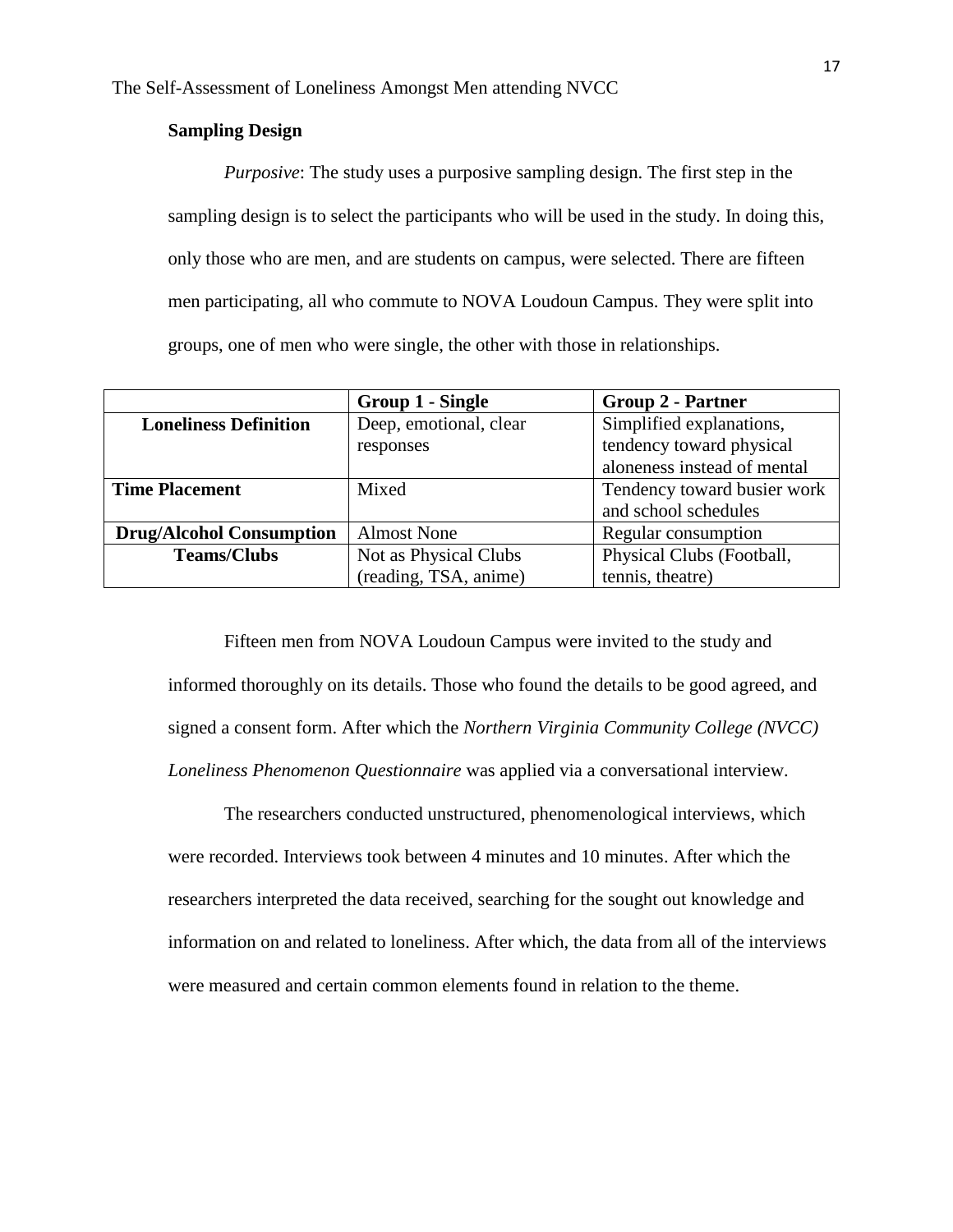## **Data Collection Procedures and Instrumentation**

#### *Northern Virginia Community College (NVCC) Loneliness Phenomenon*

*Questionnaire* was created by four students attending Northern Virginia Community College. This questionnaire was created with the intent to investigate the problem of lonely men on campus. It was formed with questions independently generated from the four NVCC student researchers. The structured questions are worded in a way that will allow for the subjects to expand upon their personal experiences. Each interview will have varying content due to the fact that each subject will have varying experiences with loneliness.

#### **Field Testing**

The questionnaires were tested on a few people that fit the criteria: they were college males.

The original instrument before field testing is presented in figure 1.

#### **Figure 1**

#### **The Self-Assessment of Loneliness Amongst Men Attending NVCC Questionnaire**

- 1. How often do you feel unhappy?
- 2. Do you play video games often?
- 3. How much time do you spend on the computer per day?
- 4. How many sexual encounters have you have since coming to NVCC?
- 5. How much alcohol have you consumed since coming to NVCC?
- 6. Have you ever seen a psychiatrist before?
- 7. How would you best describe loneliness?
- 8. Were you apart of any clubs or teams in high school?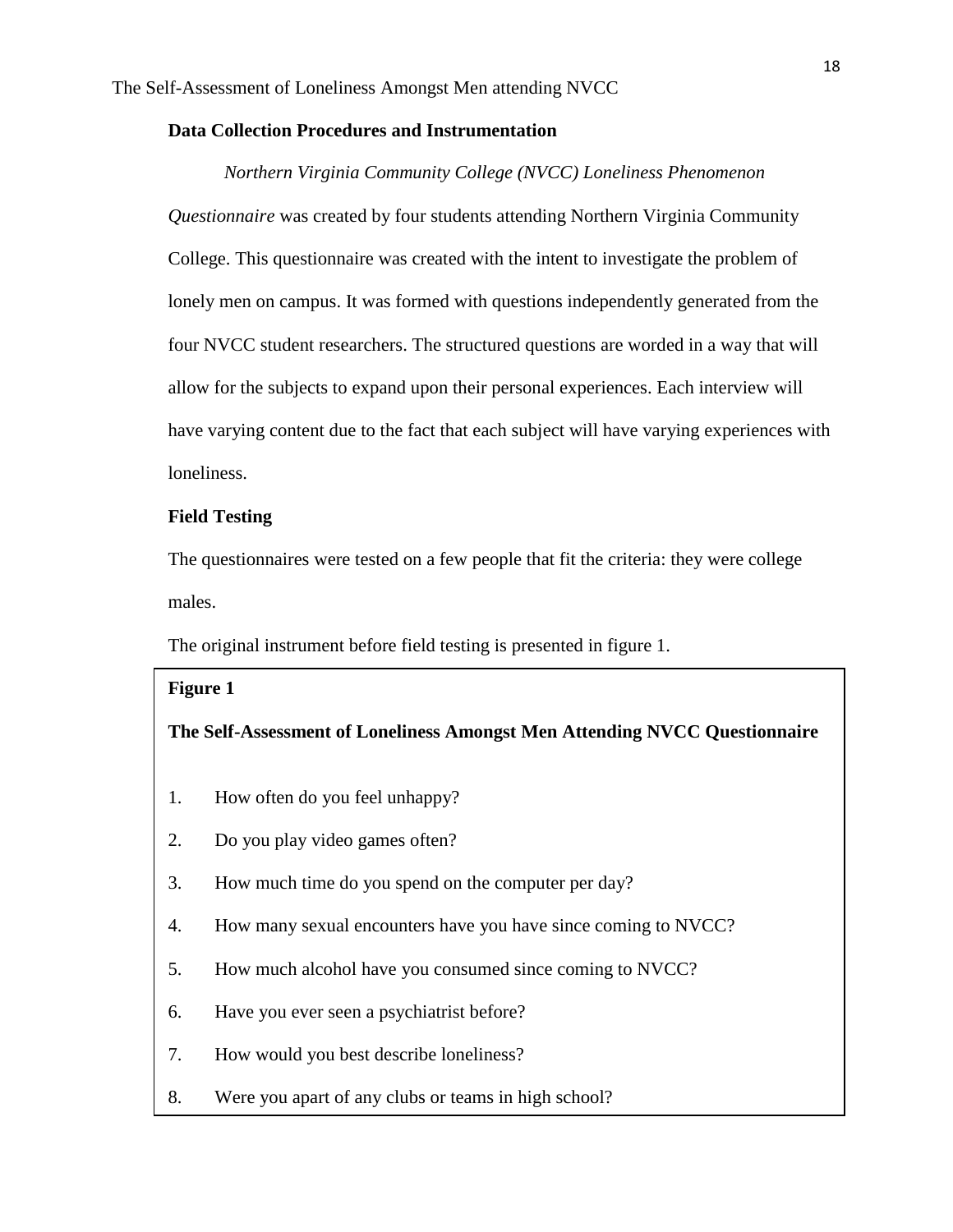- 9. Were you planning on coming to NVCC originally or a university (if so, which one)?
- 10. Do you live alone/ with family/ roommate?
- 11. How would you describe your relationships with classmates/professors?
- 12. Are you on any prescribed medication?
- 13. How many hours do you work per week?
- 14. How many hours do you dedicate to studying/school work?
- 15. How would you describe your relationship with your coworkers?
- 16. How many hours do you spend with friends per week?
- 17. How would you describe your relationship with close friends/family?
- 18. What do you spend your free time on? (What are your hobbies and interests?)
- 19. On average, how much sleep do you get per night?
- 20. Do you ever just "feel tired/ have no energy" throughout the day?
- 21. Have you ever experienced loneliness before?

After field testing the original questionnaire, we realized some of the questions were somewhat repetitive and covered the same ground. Because the interviews will be recorded, we found it more convenient to condense the original questionnaire to a smaller set of questions that participants could answer more open-endedly. We also found that the order of the questions could be revised so the questionnaire begins with more general questions to propel the participant's thought process forward.

The revised questions are shown in Figure 2.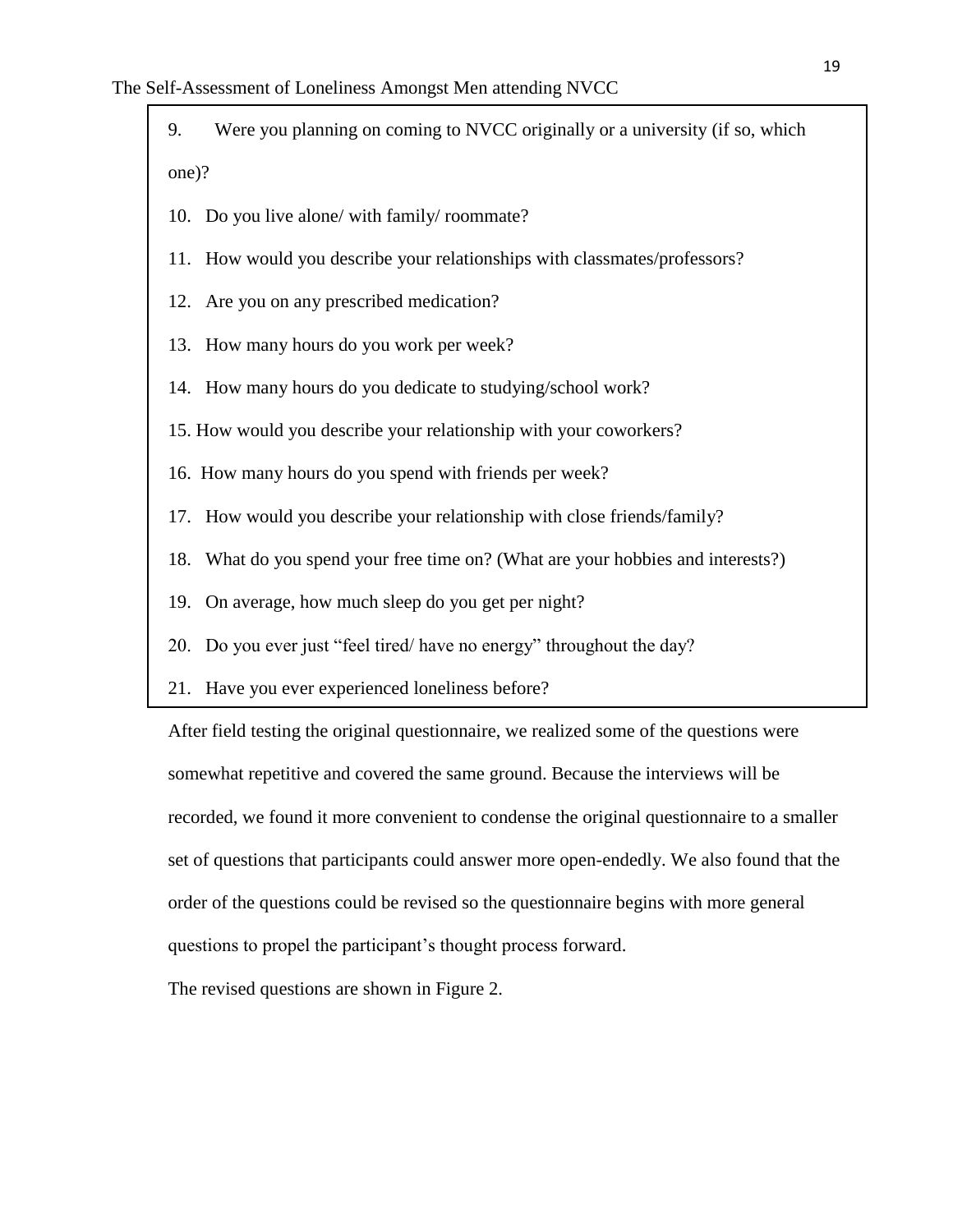## **Figure 2**

## **The Self-Assessment of Loneliness Amongst Men Attending NVCC Questionnaire**

## **Loneliness Based on Opinion**

- 1. How would you best describe loneliness?
- 2. How often do you feel unhappy?

## **Time Management**

- 3. How much time do you spend on the computer/ Play video games per day?
- 4. How many hours do you spend per week? (At school, home, and work)(Based on these hours, do you have time to enjoy hobbies/ interests)

## **Personal Habits**

- 5. How many sexual encounters have you had since coming to NVCC?
- 6. How much alcohol/drugs have you consumed since coming to NVCC?

## **Precollege**

- 7. Have you ever seen a psychiatrist before?
- 8. Were you apart of any clubs or teams in high school?
- 9. Were you planning on coming to NVCC originally or a university (if so, which one)?

## **Social life**

- 10. Do you live alone? With family? Roommate?
- 11. How would you describe your relationships? ( At school, home, work)

## **Self-Health**

- 12. Are you on any prescribed medication?
- 13. On average, how much sleep do you get per night?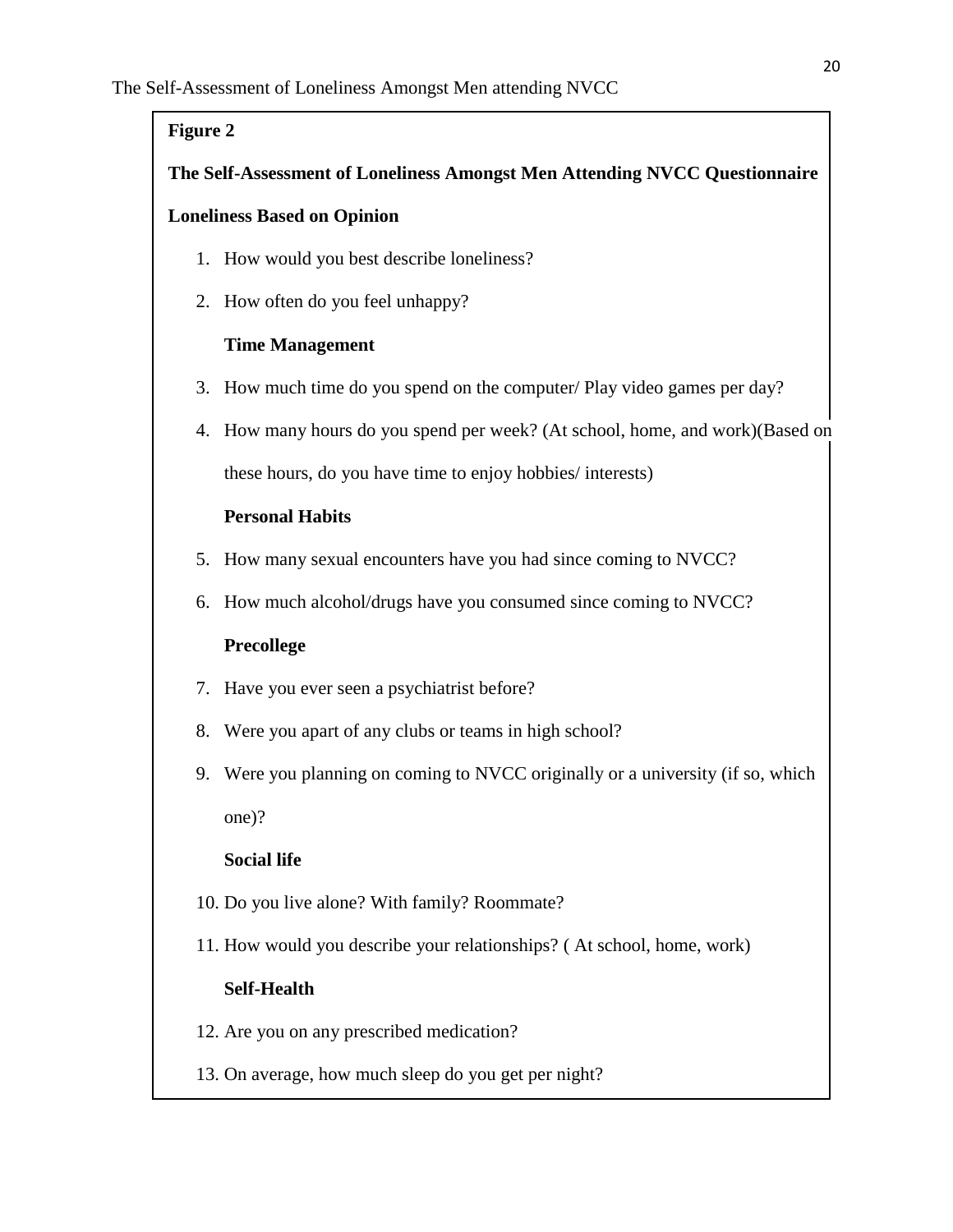## 14. Do you ever just "feel tired? Have no energy? Throughout the day?

#### **Data Analysis Plan and Procedures**

According to Hycner, the term "analysis" is avoided in phenomenological research because it means breaking the data into parts (often resulting in loss of the whole phenomenon). Instead, the term explication is favored because it implies "investigation of the constituents of a phenomenon while keeping the context of the whole" (1999, p.161) According to Hycner's (1999) explication process, the five steps are:

*Bracketing and phenomenological reduction*

The researcher "brackets" own personal views or preconceptions "in a sense that in its regard no position is taken either for or against" (Lauer, 1958, p. 49), the researcher's own presuppositions and not allowing the researcher's meanings and interpretations or theoretical concepts to enter the unique world of the informant/participant (Creswell, 1998, pp. 54 & 113; Moustakas, 1994, p. 90; Sadala & Adorno, 2001).

*Delineating units of meaning*

This is a critical process in the explicating of phenomenological data in which the statements in the given interviews that shed light on the phenomenon (loneliness in NVCC students) are extracted and "delineated" (Creswell, 1998; Holloway, 1997; Hycner, 1999).

*Clustering of units of meaning to form themes*

After examining the list of "delineated units", certain themes may be explicated to further progress our phenomenological study. ). "Particularly in this step is the phenomenological researcher engaged in something which cannot be precisely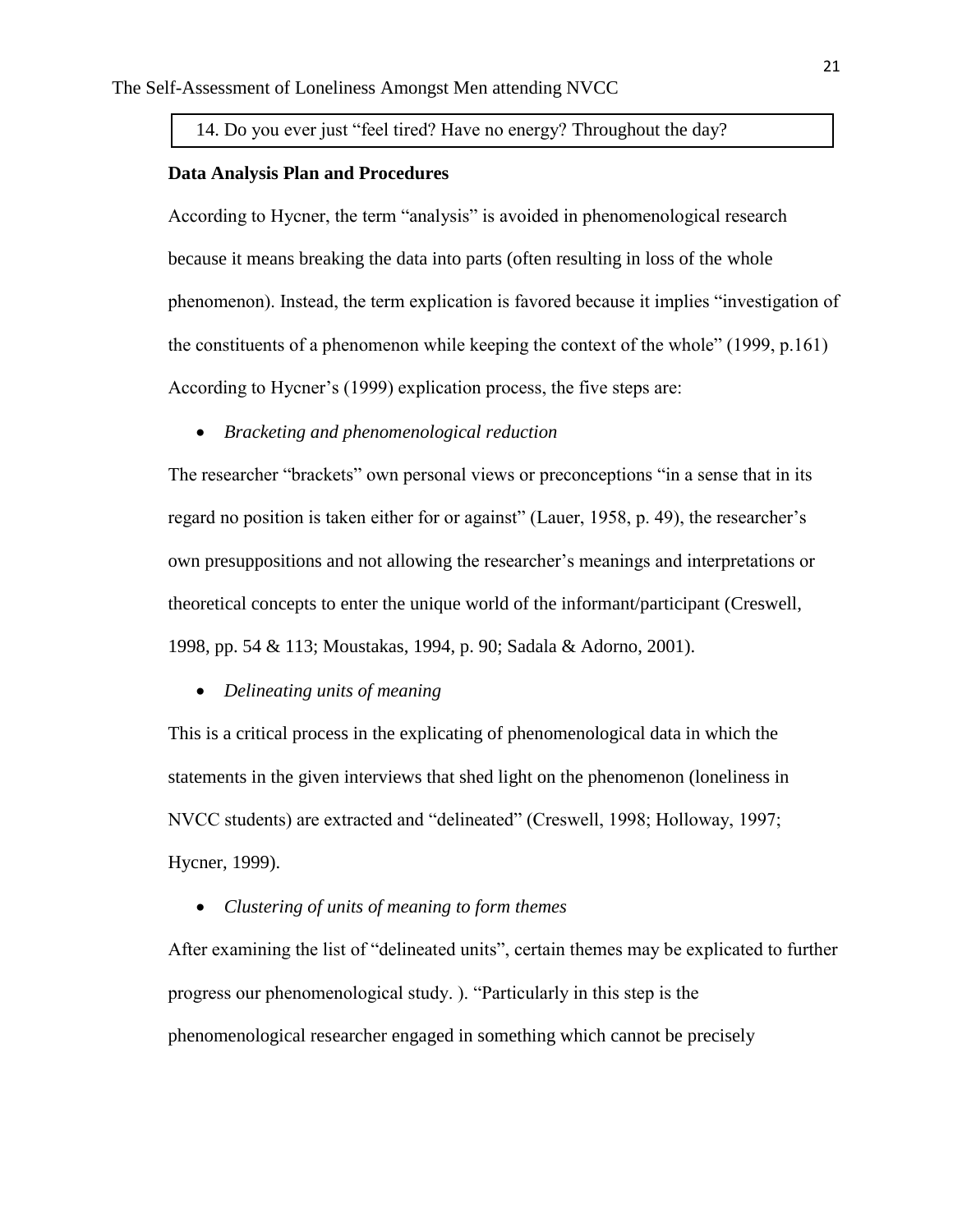delineated, for here he is involved in that ineffable thing known as creative insight" (Hycner, 1999, pp. 150-151).

*Summarizing each interview, validating it and where necessary, modifying it*

A summary that incorporates all the units and themes elicited from the data to give a holistic context. The researcher conducts a 'validity check' by returning to the participant to ensure the proper essence of the interview has been correctly 'captured' (Hycner, 1999, p. 154).

 *Extracting general and unique themes from all the interviews and making a composite summary*

After completing the first four processes, the researcher looks "for the themes common to most or all of the interviews as well as the individual variations" (Hycner, 1999, p. 154). Common themes may have significant differences and minority voices are important counterpoints in the process of phenomenological research.

#### **Limitations of the Research Design**

The experiment suffers from the following limitations: sample size, self-reported data. The sample size is affected by the location (Northern Virginia Community College) which limits our available sample pool. Time is another limitation imposed on this research study as it is being conducted and concluded in one semester's (Fall 2015) time. Another limitation is that the data will be qualitative and participants may exaggerate experiences.

#### **Internal and External Validity**

The external validity is the ability of the study to be generalized, while the internal validity is how well the study is actually preformed. The internal and external validity are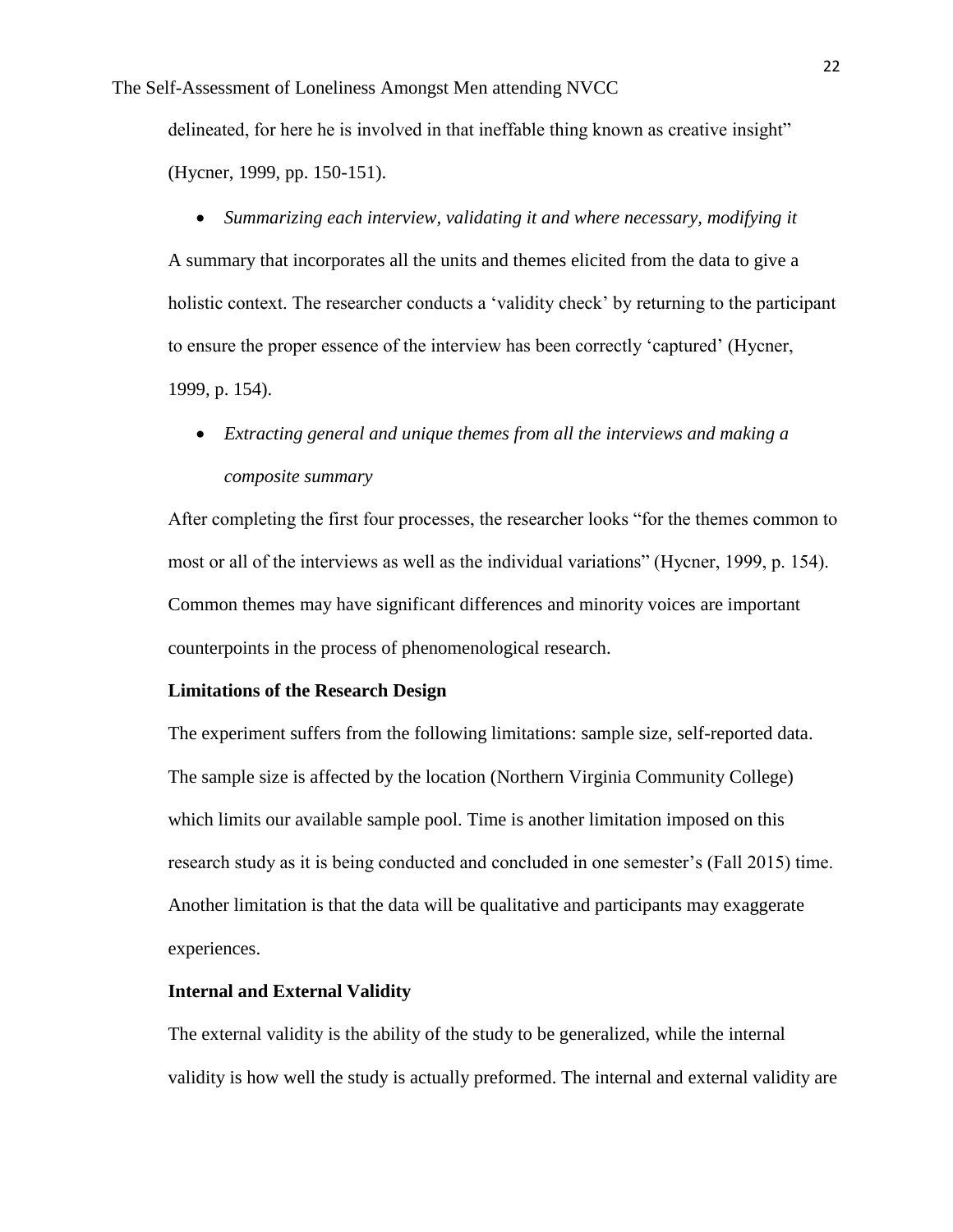impacted greatly by the limitations of the study, but the guidelines detailed in the research proposal are worthy of future pursuit.

## **Expected Findings**

The hypothesis states that there will be a valid percentage of college males that identify as lonely. The underlying idea is that a large percentage of college students overall are lonely, but this study is limited only to men.

## **Ethical Considerations**

During the course of this study, no participants will be at physical risk. The ethical considerations will follow the Code of Conduct (Ethics Code) and the American Psychological Association (APA) Ethical Principles of Psychologists. Due to the nature of the study, the participant's wellbeing and confidentiality is of top priority. The participants will be informed about the nature of the study and its purpose overall. Stated in the consent form, participants will be able to withdraw at any given time from the study and have their information destroyed. All recordings of the participants will be destroyed after the data has been analyzed.

#### **Conclusion**

The focus of the research study is to investigate the phenomenon on the Northern Virginia Community College pertaining to loneliness. Through this research, we hope to help expose loneliness as an ongoing problem among college men and possibly gain insight on how it may be impacting male NVCC students and their general performance. The ultimate purpose of this study is to identify the common themes to inhibit this "loneliness" phenomenon.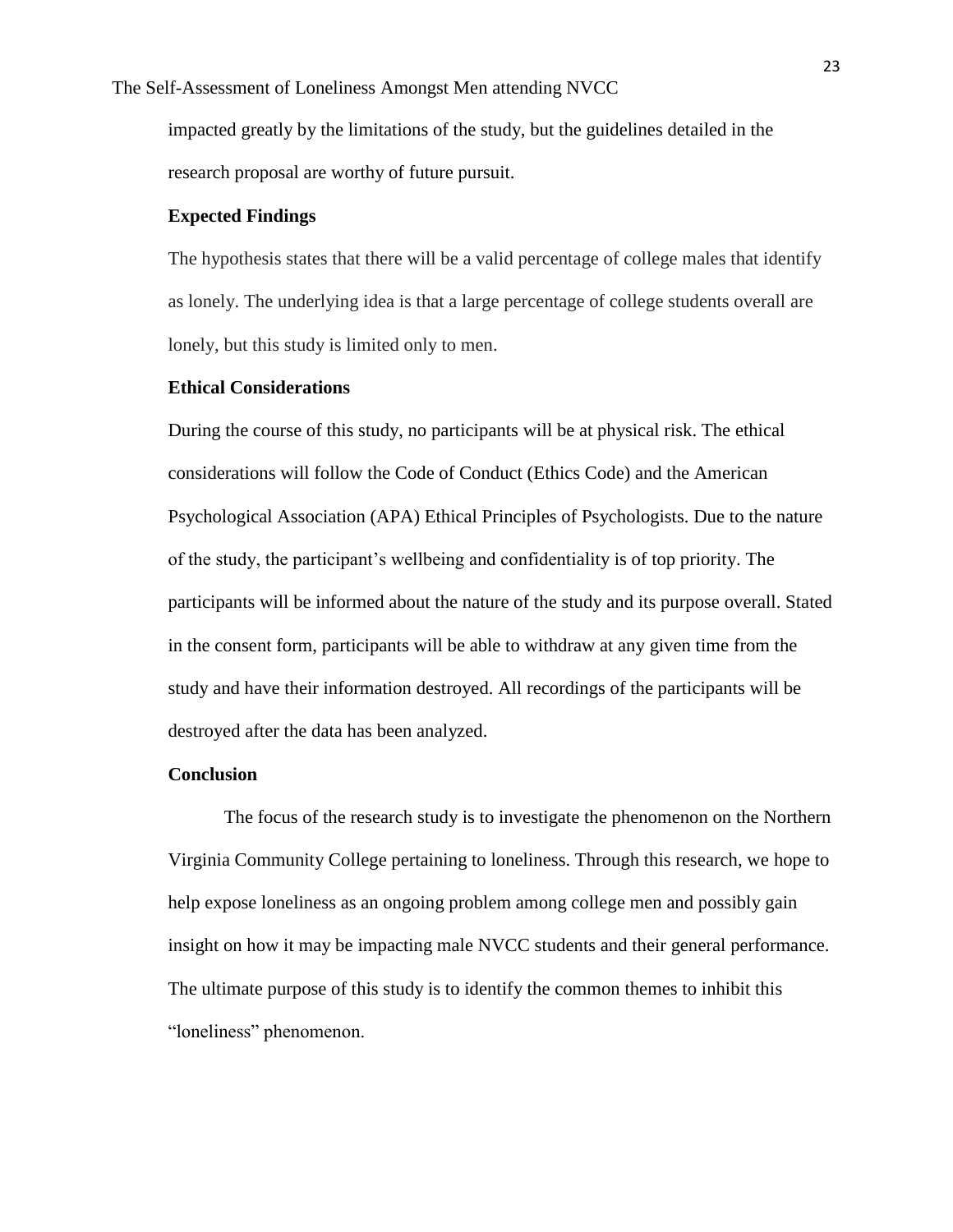## **Chapter 4 ANALYSIS AND FINDINGS**

#### **Research Findings and Discussion**

#### **Interview Analysis**

The purpose of this study is to gain a better understanding of loneliness and how it affects men on the college level. The specific aim of the researchers is to describe the phenomenon of college male loneliness and how this can affect their psychological wellbeing. For this reason, two groups were contrasted; subjects in group one were not in a romantic relationship; subjects in group two were currently in a romantic relationship.

The subjects were asked various questions that would give the researchers more insight into their personal lives and possible help understand the phenomenon of loneliness better. They all had various definitions of the term loneliness; ranging from physically being alone to a more emotional perspective. Most of the subjects mentioned being involved in a group or team during high school. The two groups were divided on wheatear to go to Nova originally or to go to a different college.

#### **Narratives**

#### **Personal Definition of loneliness**

**Group 1: Subjects not currently in a romantic relationship** 

Subject 1

"*Loneliness is like being alone or by yourself"*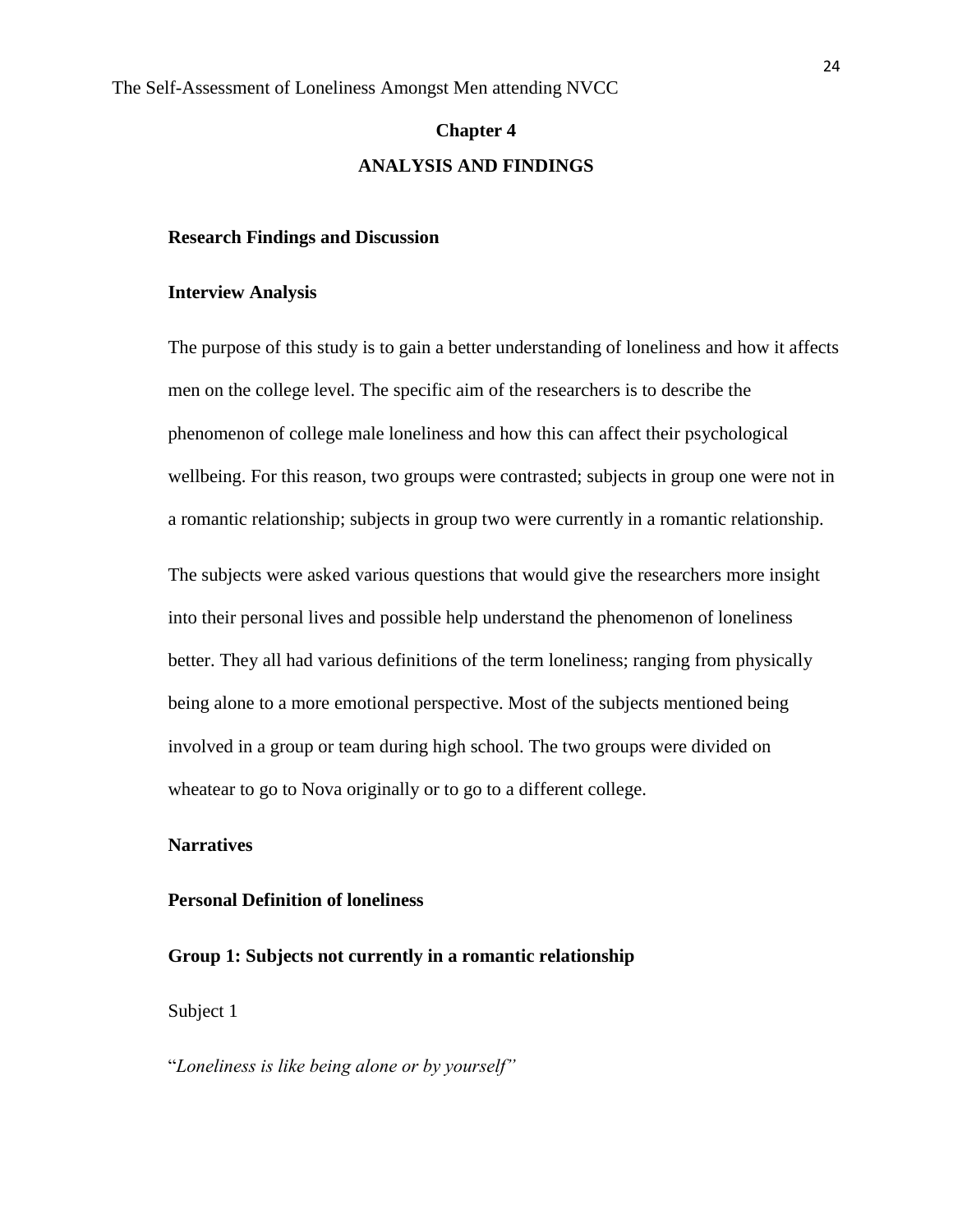Subject 2

"*ahhh let's see, well in a simple term, feeling like you're alone, even if you're in an area completely surrounded by people, you still feel as if you're the only one in a room. I guess the best kind of analogy would be, you're in this box and its dark and you're completely alone. It's kind of like death in a feeling"*

Subject 3

"*Loneliness, I would say loneliness is more not described by how you feel, but oneself, you could be around many people, it's not just a physical thing, it's more of a feeling"* Subject 4

"*Feeling like you cannot connect, not only being alone."*

## **Analysis and Summary of Themes**

While there definitions differ in specifics, all of the subjects are in agreement that loneliness can be connected to being alone. Subjects two and three both mention that an individual can be surrounded by people and still feel alone. Subject four mentions that being alone is when a person feels like they cannot connect with others and that it is not only about the people around you. These thoughts are slightly contrasted by Subject one, who states that loneliness is like being alone or by yourself. Subjects two, three, and four see loneliness from a more emotional or mental perspective, while Subject 1 sees it from a literal or physical perspective.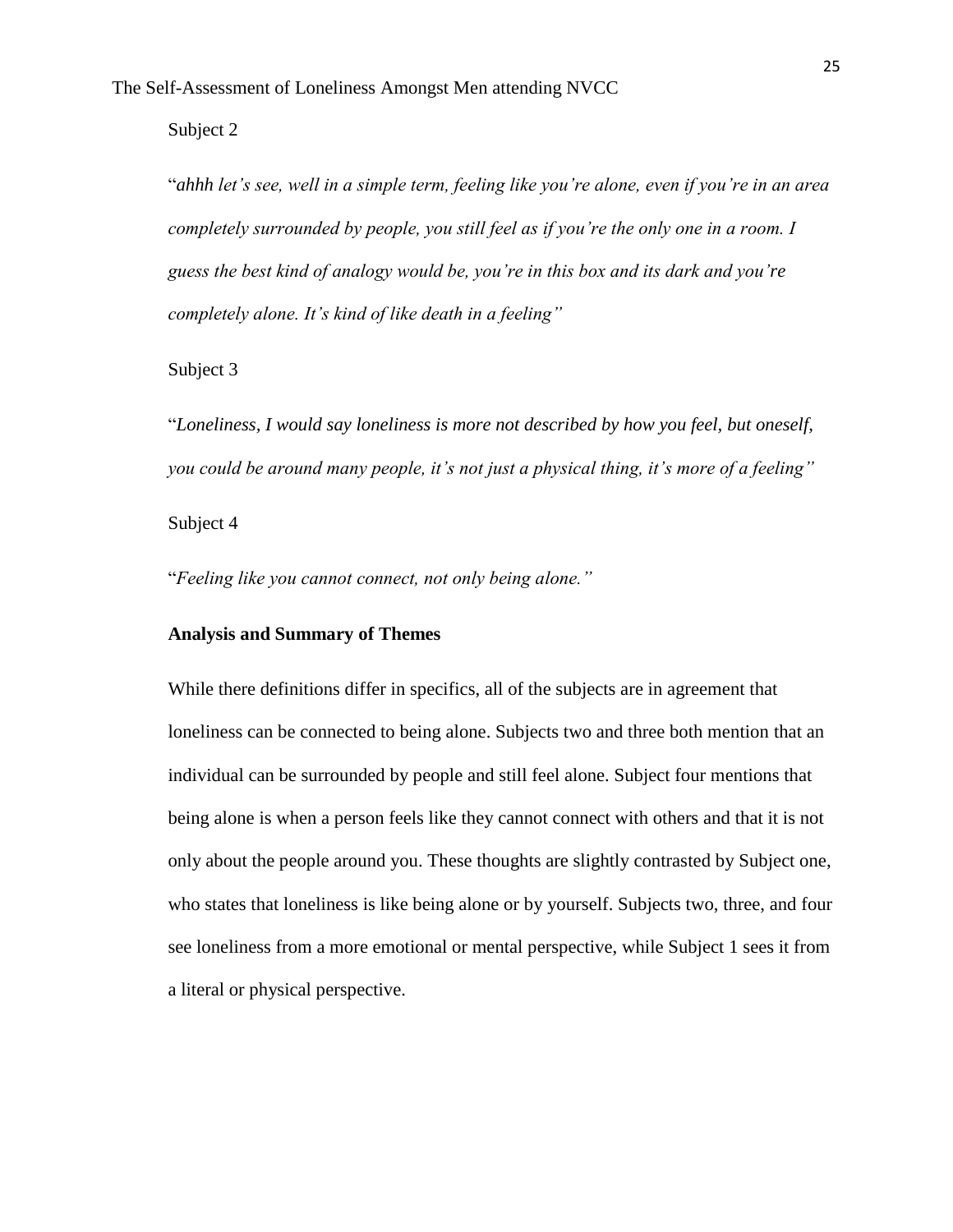### **Group 2: Currently in a relationship**

Subject 1

"*I think, I think the misconception of loneliness is that people feel like or think that you need to be alone, like you need to be by yourself to be alone but I think more to me loneliness be in a room full of people but like still feel like out of the picture. I guess. If that makes sense"*

Subject 2

"*You know not having anyone to talk to when you need, that's how I would describe it"* Subject 3

"*With nobody with you I suppose"*

Subject 4

*"I think um someone who feels loneliness has nowhere to turn, it at a dead end, is at rock bottom, and has no way to get out. I think loneliness is temporary, and it just takes time for the solution to pop up, but that temporary time of rock bottom or sorrow-ness is called loneliness."*

## **Analysis and Summary of Themes**

Unlike group one, group two's definitions mostly differ in content. Subjects one and four believe that loneliness is deeper than physically being alone, while subjects two and three see it as mostly physical. For subject two specifically, loneliness is when an individual has an issue and has no one to speak to. Subject four agrees with this to a point, stating that when someone feels lonely, that person has nowhere to turn and is at a dead end. The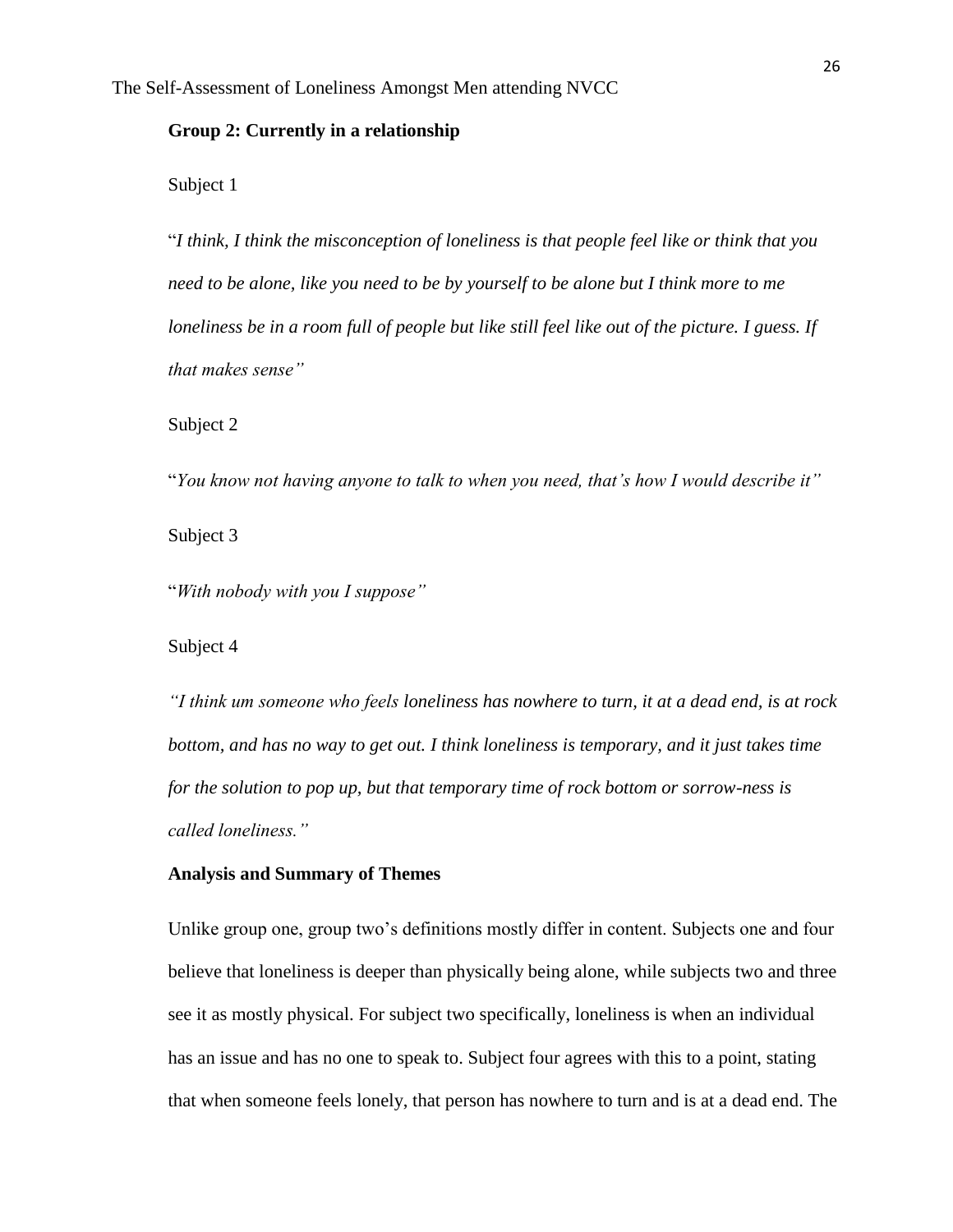difference is that Subject four sees an end to loneliness and that it is only temporary, while Subject two does not. Subject one feels that there is a preconceived notion that loneliness is only physical, and that true loneliness more than having no one to talk to.

When looking at the answers from both groups one and two, the differences are clear: group one focused mostly on deeper meaning behind loneliness while group two were split between physically being alone and deeper meaning behind loneliness. Excluding Subject one, all of group two mentioned not having a person to confide in as a cause or symptom of loneliness. The value of having another person who can understand ones problems is important. This statement can be expected though, because group two was comprised of subjects who were in romantic relationships. This idea was never mentioned specifically by group one, all of whom were not in a romantic relationship.

## **Time Management (Hours spent per week)**

#### **Group 1**

Subject 1

"*How many hours do I spend at home, ahhh I'd say about roughly around, like a rough around average 18 hours apart"*

Subject 2

"*School – 5-6hrs Home (2-3hours on campus?) 1:40m) Work – 15hrs"*

Subject 3

"*Work 28hrs a week, school about a class every few days, home the rest of time"*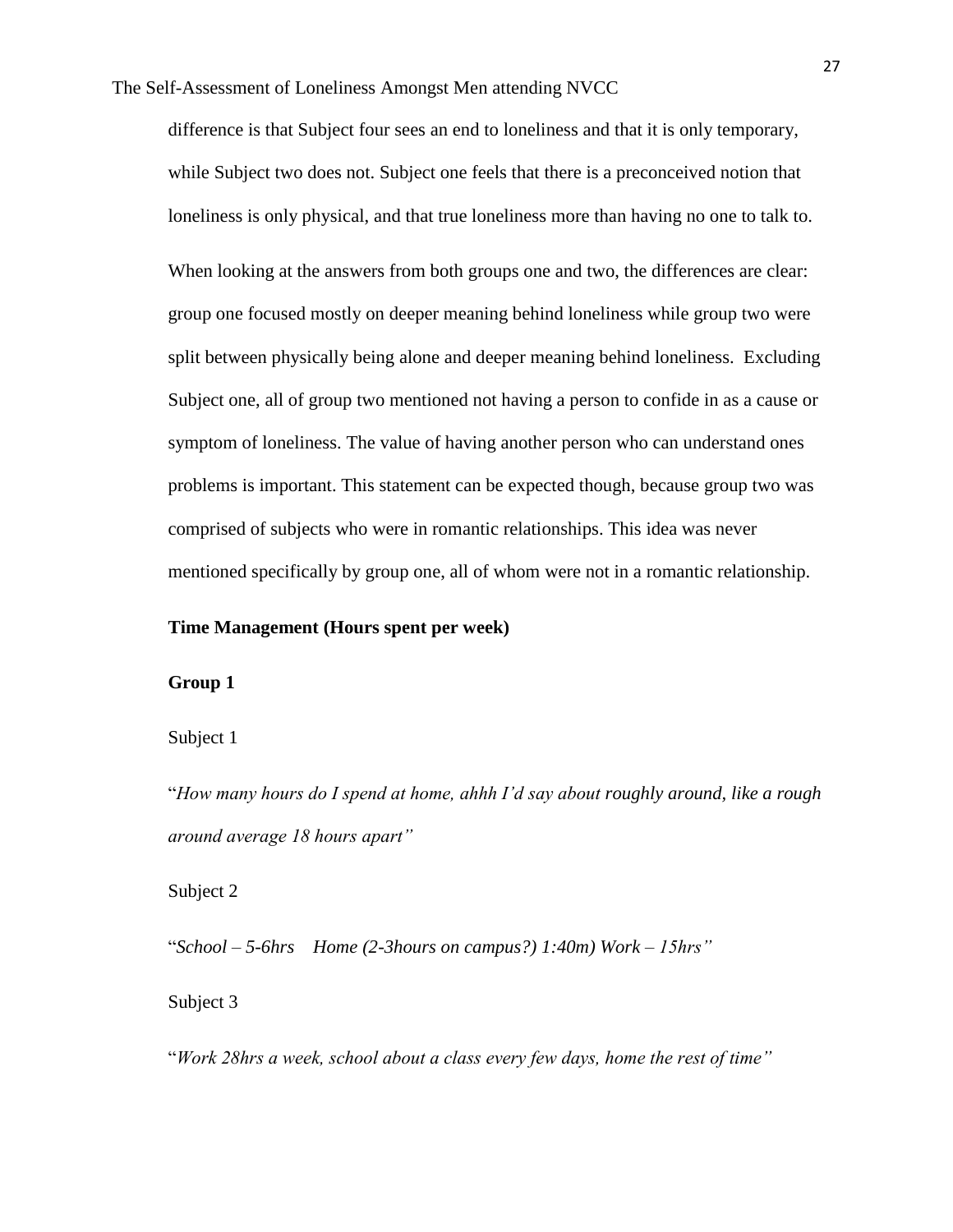## **Analysis and Summary of Themes**

In this specific category, all subjects' answers varied: times at home ranged from 134 to two while times at work ranged from 15 to twenty-eight (28). It is important to notice that Subject one did not mention a job, but is out of the house for about eighteen (18) hours. This time could be spent at Nova or with friends, but that is unclear from his response.

**Group 2**

Subject 1

*"Umm, probably like uh about an 8 hour week schedule. One class each day, hour an half each long. I tend to usually go home just around the time when I go to sleep but mostly I'm out, with friends or at somebodies house playing games or something like that.( and at work) yeah, like 25 -35 hours a week"*

Subject 2

"*70% AT SCHOOL or work."*

Subject 3

"*21 credits for school, round 2 or three hours for each credit for each class, on top of SGA all the meetings, here at least 40-50 hours a week. I go home to sleep and eat dinner when I can. 40 hours of work in week"*

## **Analysis and Summary of Themes**

All of the subjects spend a majority of their days either at work or at Nova. Subject three dedicates 40 to 50 hours to Nova per week while Subject one only dedicates eight hours.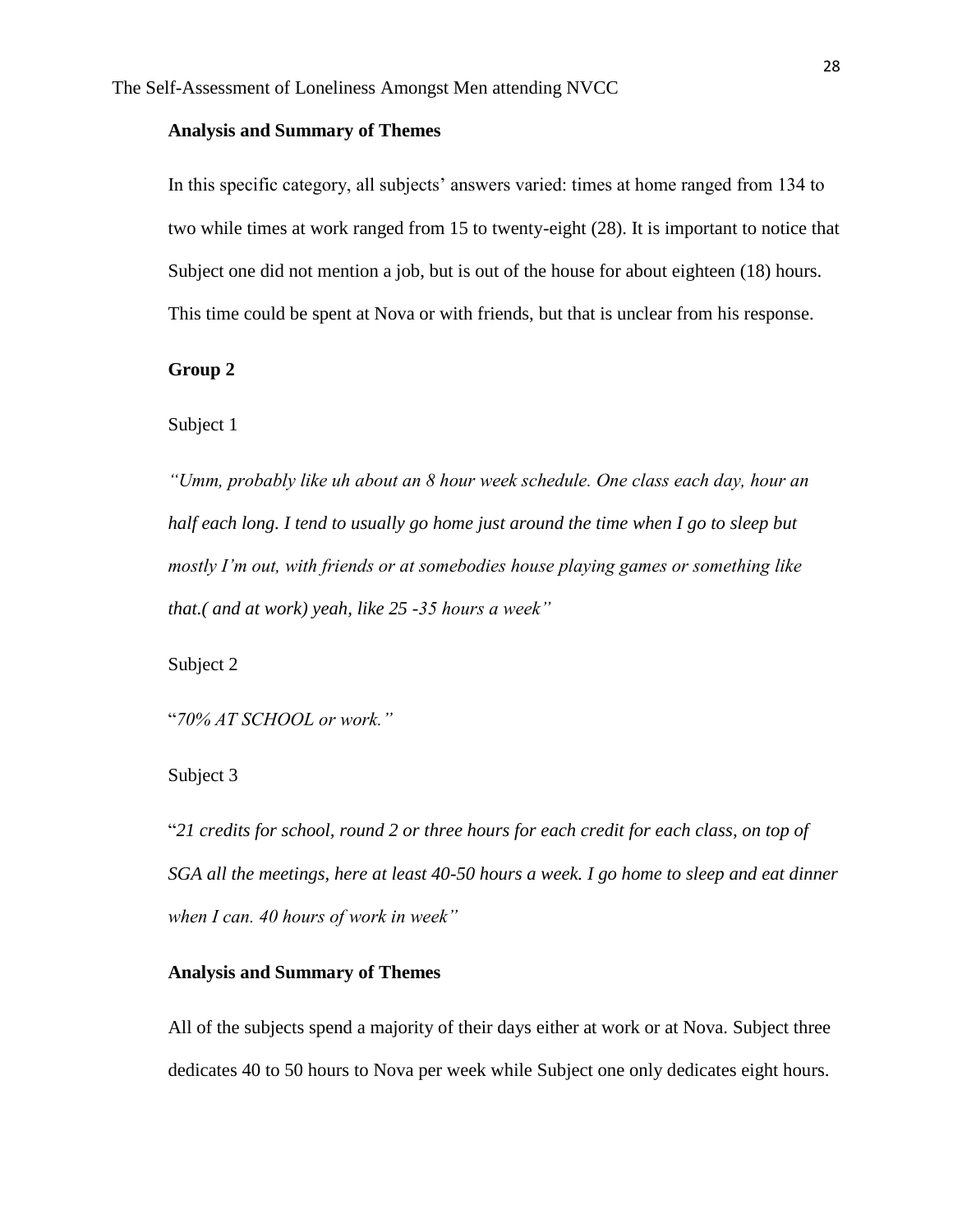The Self-Assessment of Loneliness Amongst Men attending NVCC

Subject two's response is a bit broad in seventy (70) percent but the sentiment is clear. It is interesting to notice that the subjects who spent the most time at work or school were from group two; in relationships. It could be assumed that they would dedicate a good percent of their week with their significant other, but that is not the case. This is contrasted by group one, who mostly spend their time at home.

#### **Amount of Alcohol/Drugs consumed sense coming to Nova**

**Group 1**

Subject 1

"*Ahhh, coming to nova I've consumed none, but I've had maybe 2 beers at home. That's pretty much it though"*

Subject 2

"*No not really"*

Subject 3

"*No I haven't"*

## **Group 2**

Subject 1

"*Umm, say like, maybe like every other weekend by buddies will go and have a good time"*

Subject 2

"*I could not tell you. I have no idea I don't keep track"*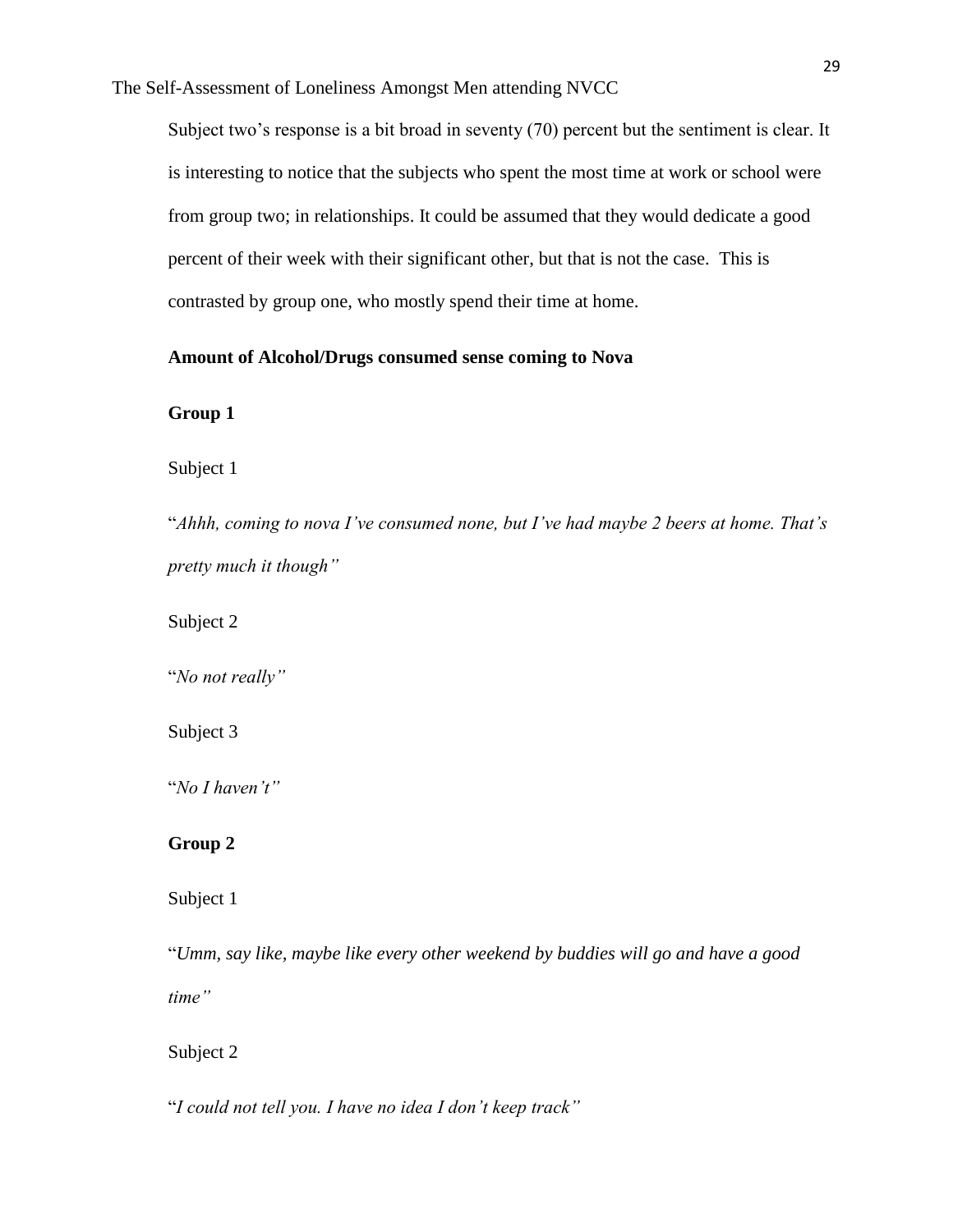Subject 3

"*No drugs, lots of alcohol"*

## **Analysis and Summary of Themes**

Subjects from group one mostly stayed away from drugs and alcohol. With the only exception being Subject one, who had maybe two beers at home. This is contrasted heavily by group two, who all seemed to drink regularly. Subject two stated that he could not tell me the exact amount of alcohol he had consumed since coming to Nova.

## **Clubs or Teams in High School**

**Group 1**

Subject 1

"*Yes, Track team"*

## Subject 2

*"part of any clubs or teams in high school… ahhh, I tried to join a few clubs in high school but, none of them really peeked my interests ahhh, so I'd say no"*

## Subject 3

"*Yes. First club reading club, literature battle next, TSA, which was technology students association. Anime club. Creative lit"*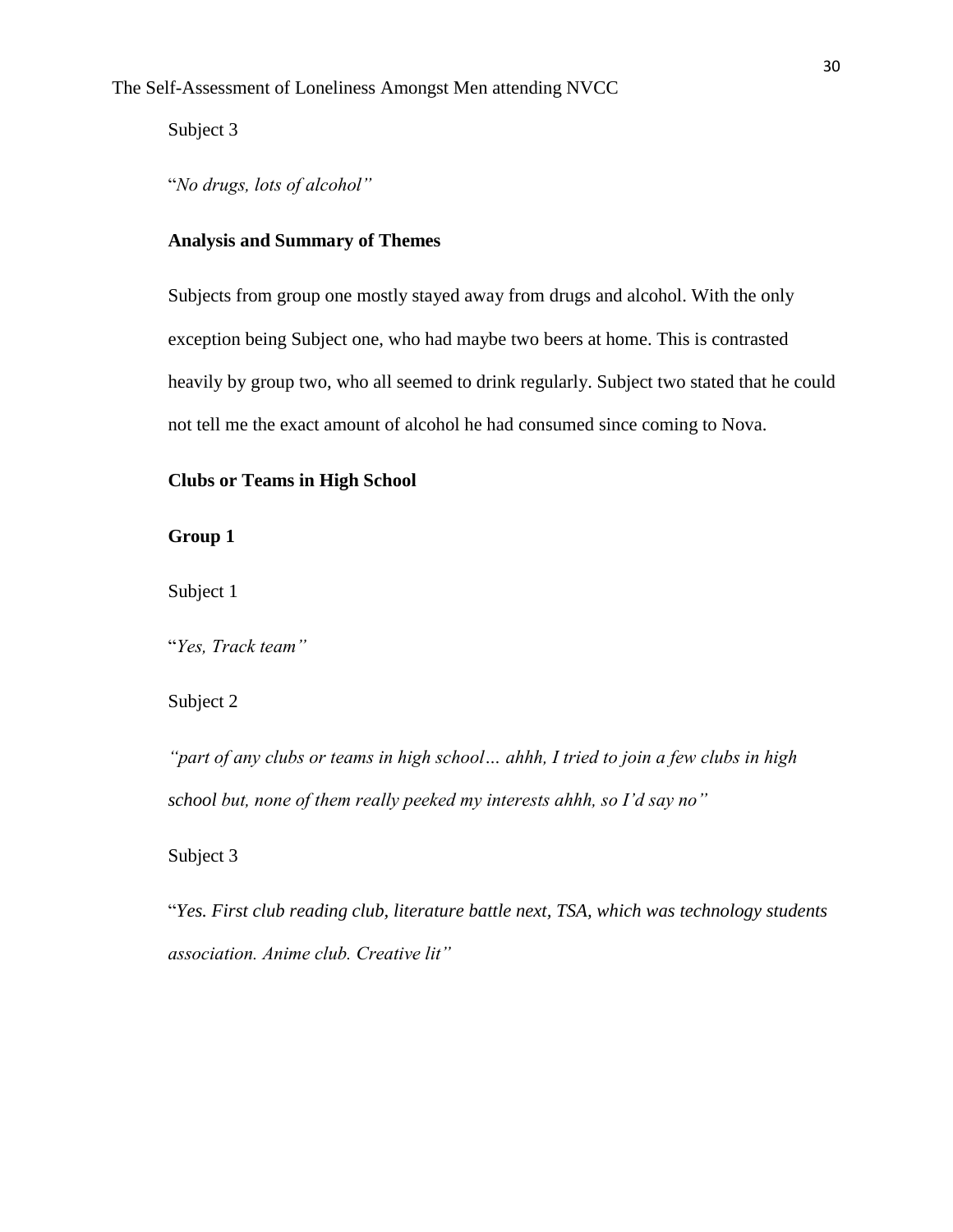## **Group 2**

Subject 1

*"Yes, (a lot of them) yep, I mean I was in theater for like all of high school"*

Subject 2

"*I was a part of football team, track team, and that's it"*

Subject 3

"*Yes, baseball team"*

#### **Analysis and Summary of Themes**

Most subjects from group one and group two had been involved with clubs or teams during their time in high school. Both groups had a member participate on the track team, but that is where the similarities end. Group one's clubs were less physically demanding than group two's. One subject of group one had been involved in Reading club, Technology Students Association, and Anime club, while members of group two had been involved in football, baseball, and theater.

#### **Overall summary of Findings**

Throughout this study, each of the subjects had their own definition of loneliness that ranged from physically being separated from one's peers, to not being able to connect with others and feeling like that disconnect is eternal. When comparing the two groups, group one's responses felt more focused on the disconnect from others; feeling as if other people might not understand you and that the severity of this feeling can be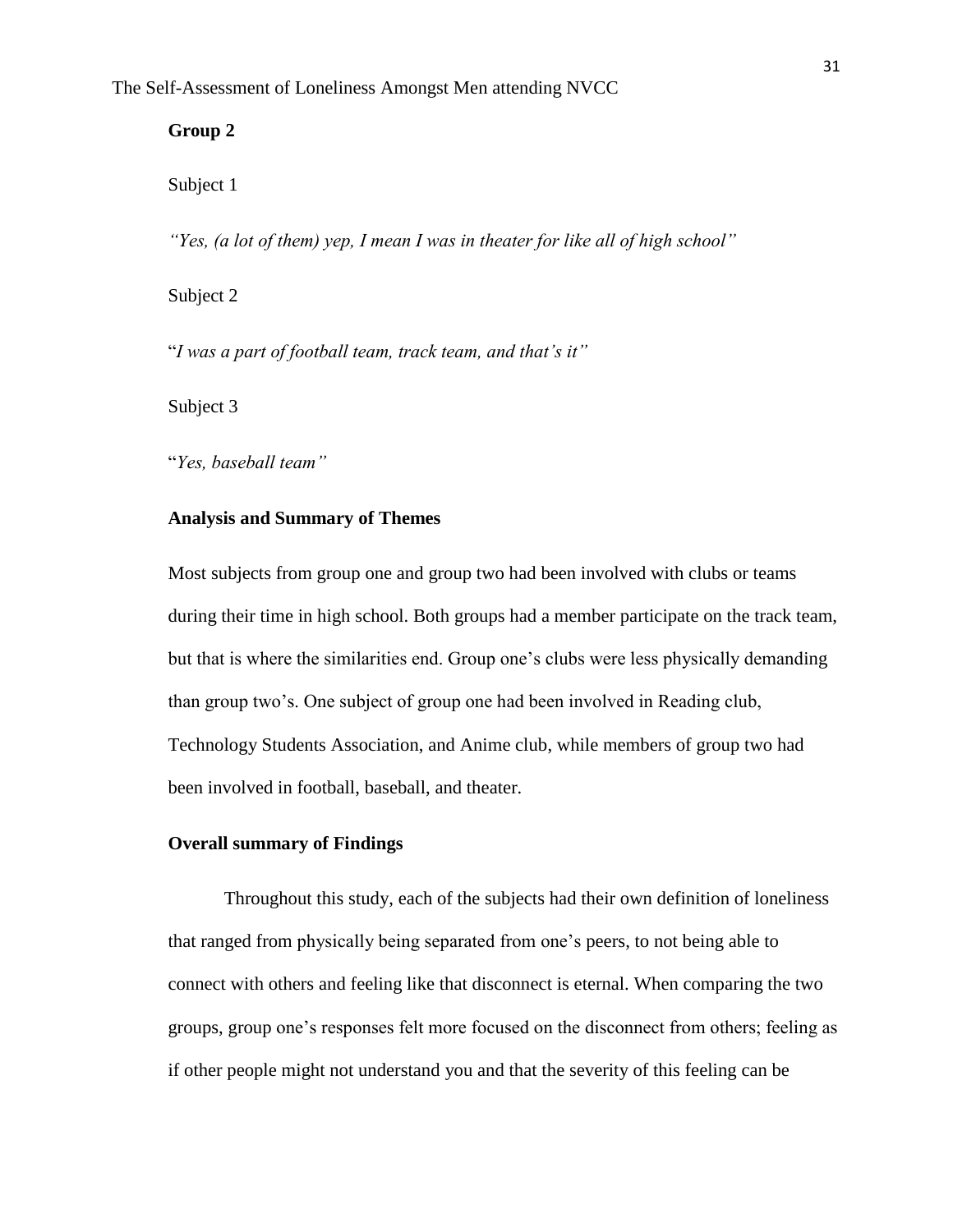compared to death. Group two, the group that had subjects who were in relationships, saw loneliness in a slightly different light; they agreed that loneliness in a severe state is not good, but they felt that loneliness was a lack of a person to confide in and not just people in general. The loneliness group two was speaking of was based on the idea of not having a loved one to go home to or spend their free time with; the person in their life that they love and can trust. A difference between group's one and two was to be expected, but their general thoughts on loneliness were so divided on the aspect of having a connection with a specific person verses having a connection with a group of people that it needed to be stated.

When asked about time management, subjects from group two spent most of their week either at work or at Nova. Subject two stated that they spent seventy (70) percent of their time either at school or at work. Subjects one and three spend around eight hours per week on classes at Nova; subject three dedicates forty (40) to fifty (50) hours a week to the Student Government Association (SGA) while subject one spends most of his free time with friends. This is contrasted by group one, who's subjects mostly spent their time at home. Subject three works twenty-eight (28) hours a week and has two to three one hour classes a week, the rest of his week is spent at home. Subject one dedicates eighteen (18) hours per week to an unmentioned activity while the rest that time is spent at home. Subject two dedicates fifteen (15) hours to work, five to six hours to school, and the remanding week to home. It is significant to state that subjects from group two spend a majority of their time at either Nova or work and not with their romantic partners. It was to be expected that subjects from group one spent most of their time at home, but subject one's unaccountable time is interesting.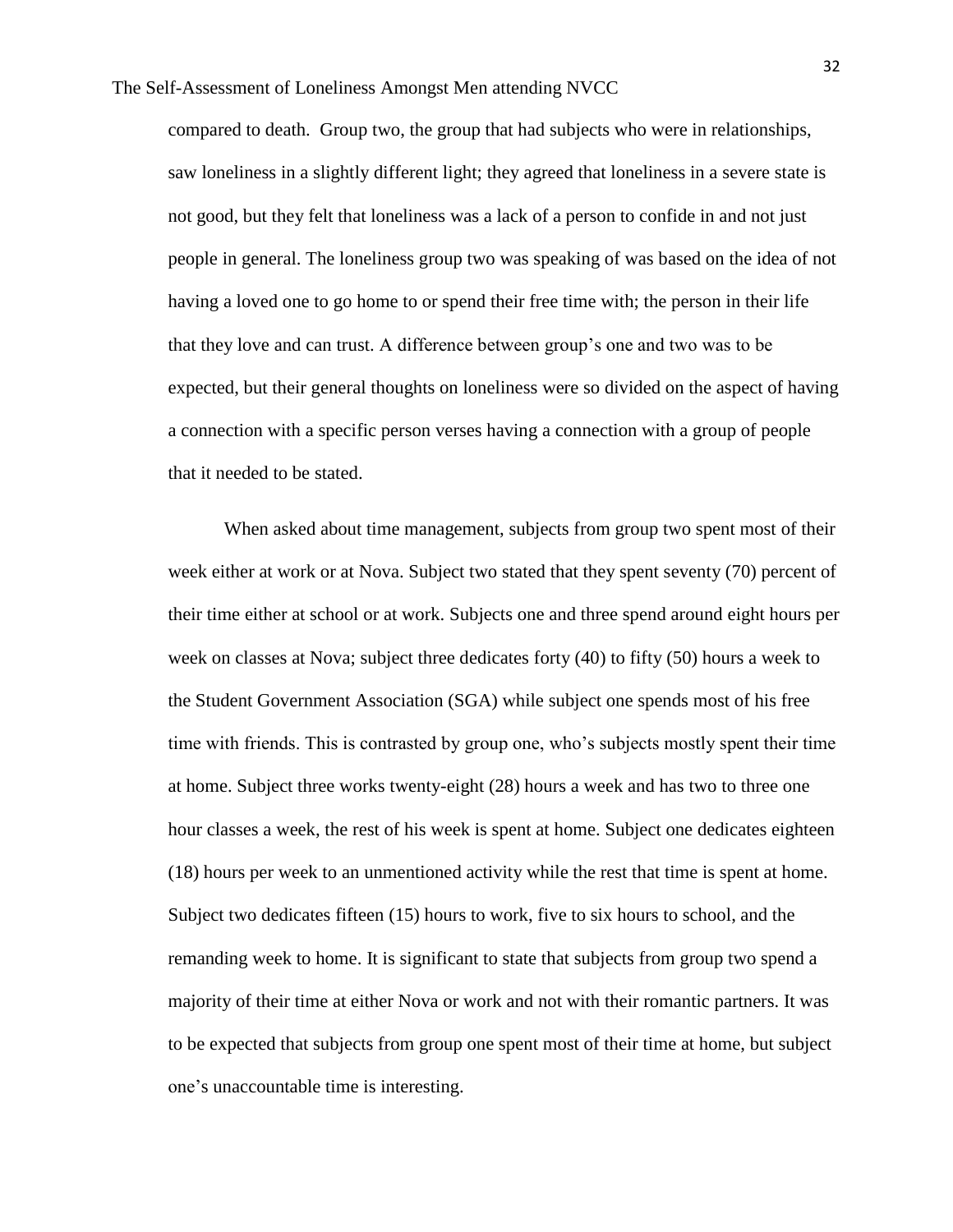The Self-Assessment of Loneliness Amongst Men attending NVCC

When asked about the group's alcohol and drug consumption since coming to Nova, the groups differed heavily in response. Subject two from group two stated that he could not remember how much he had consumed of either due to him not keeping track. Subject's one and three both admit to drinking alcohol on a normal basis, but subject three denies taking any drugs. Apart from Subject one, all of group one had not taken drugs or alcohol since coming to Nova. Subject one had a few beers with his family, but nothing above that. The contrast between the two groups is interesting due to subjects in group two being in relationships and consuming alcohol, while subjects in group one were not in relationships and did not consume alcohol.

Members from both groups recalled being involved with clubs or teams during their high school years. Subjects from group two named track, football, baseball, and theater as groups they had collectively been involved in. Group one recalled track, reading, literature battle, technology students association, anime, and creative literature as their collective clubs of choice. While both groups named track as a club, the rest of their choices differ in content. Group one's clubs were less physically demanding and required less of a united effort when compared to group two's clubs. Aside from track, literature battle and TSA, the clubs from group one are mostly teams that would meet to converse on their respective topics while the teams from group two focused on working together to achieve a common goal.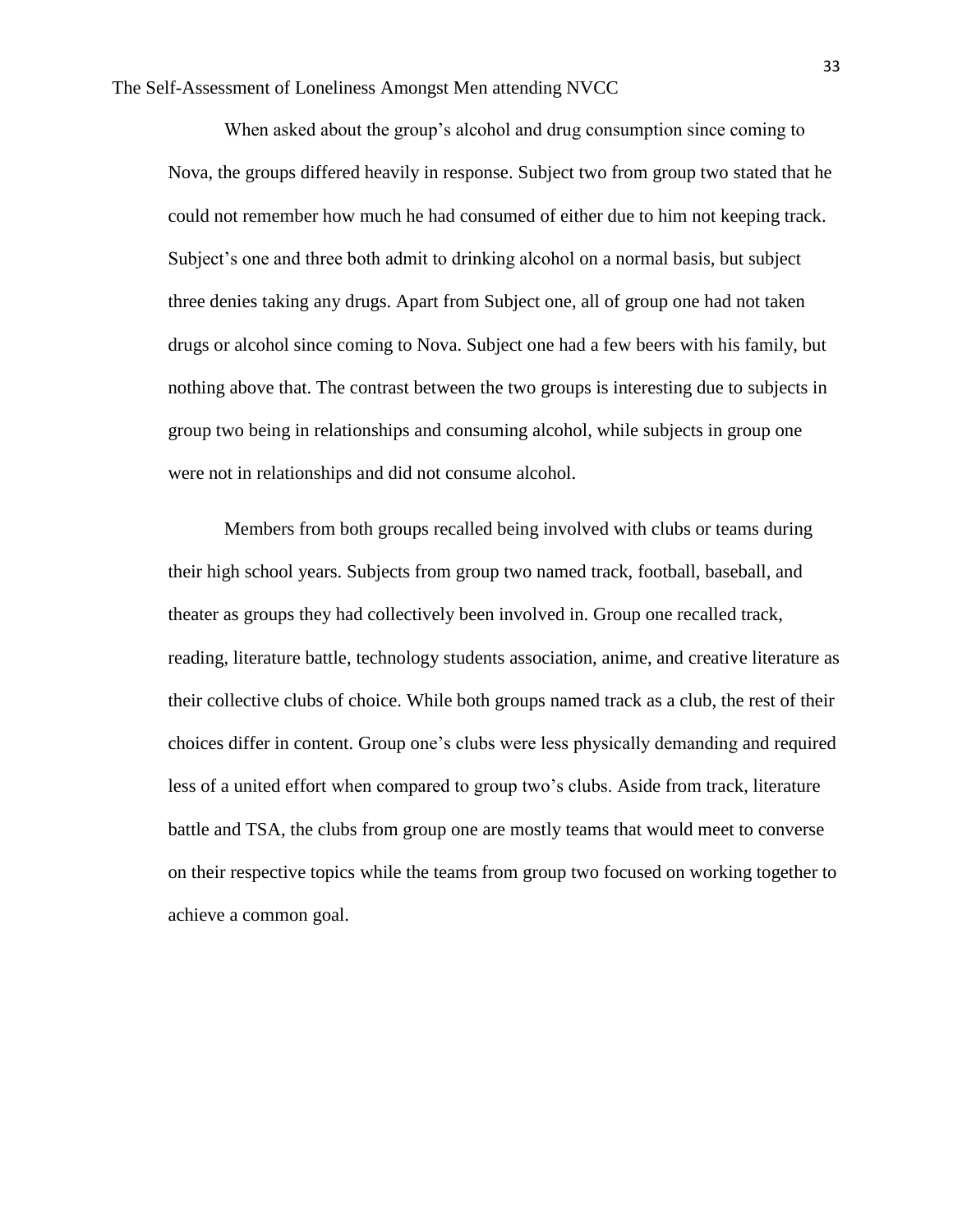#### **Chapter 5**

#### **CONCLUSION**

#### **Gaps in Understanding and the Research**

The research provided a good understanding of loneliness on a whole, but it did leave a few questions. Because this was a phenomenological study, the subject's responses could not be measured in the way that chemicals could be measured; it would need to be interpreted deeply. This is technically a flaw due to the nature of this study; the researchers are interpreting the answers given to specific questions given to subjects. It is possible that the answers and information given could be misinterpreted. The questions could also be misinterpreted by the subject, and the answers given would be skewed due to that misinterpretation. Another issue that might affect this study would be the subject's definition of loneliness and how a man should behave. Although the definition is changing, the majority of college men believe that a man must be big and strong; they are taught to not be lonely and not how to deal with being lonely.

#### **Summary of Key Findings**

Ultimately the researchers came to the conclusion that loneliness was less of a "diseased" emotion to be avoided, but rather an experience which simply would occur. Most notably of the study participants was the difference between single and those with a partner. Those with a partner tended to present dumbed down, simplistic explanations of loneliness, and tended not to be lonely, and overall not as emotionally engaged by the questions and conversation. By comparison those who were single offered a much deeper, clear perspective on loneness, and were much more emotionally engaged.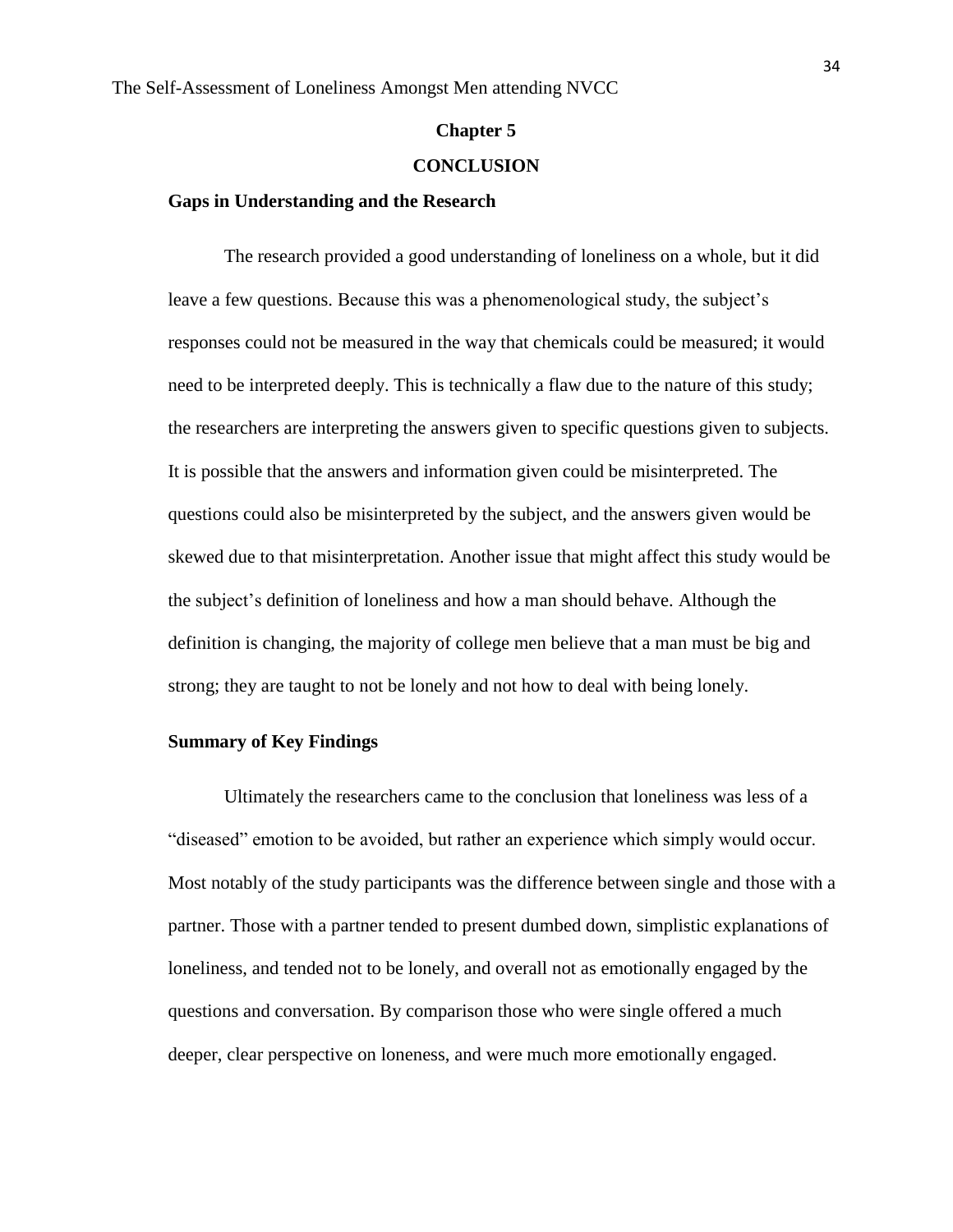#### **Implications and Recommendations for Further Study**

The study seems to imply a few things. Firstly, that loneliness is not, as considered by traditional values, a "bad" emotion, but rather has a role to play in lives from time to time. Secondly, there seemed to be an implied relationship: Those who were currently feeling or experiencing loneliness had a much clearer image of what exactly it was, and its purpose. Even when they were not directly experiencing it, but were enduring an alone-ness, being single, this relationship was present.

As for recommendations the researchers strongly feel the need for a larger study, which may further open the door to understanding in this area. They also agree that a longer, more detailed survey and more time for conversation would provide better detailed responses and hence, better understanding, of the intricate relationship between men and loneliness.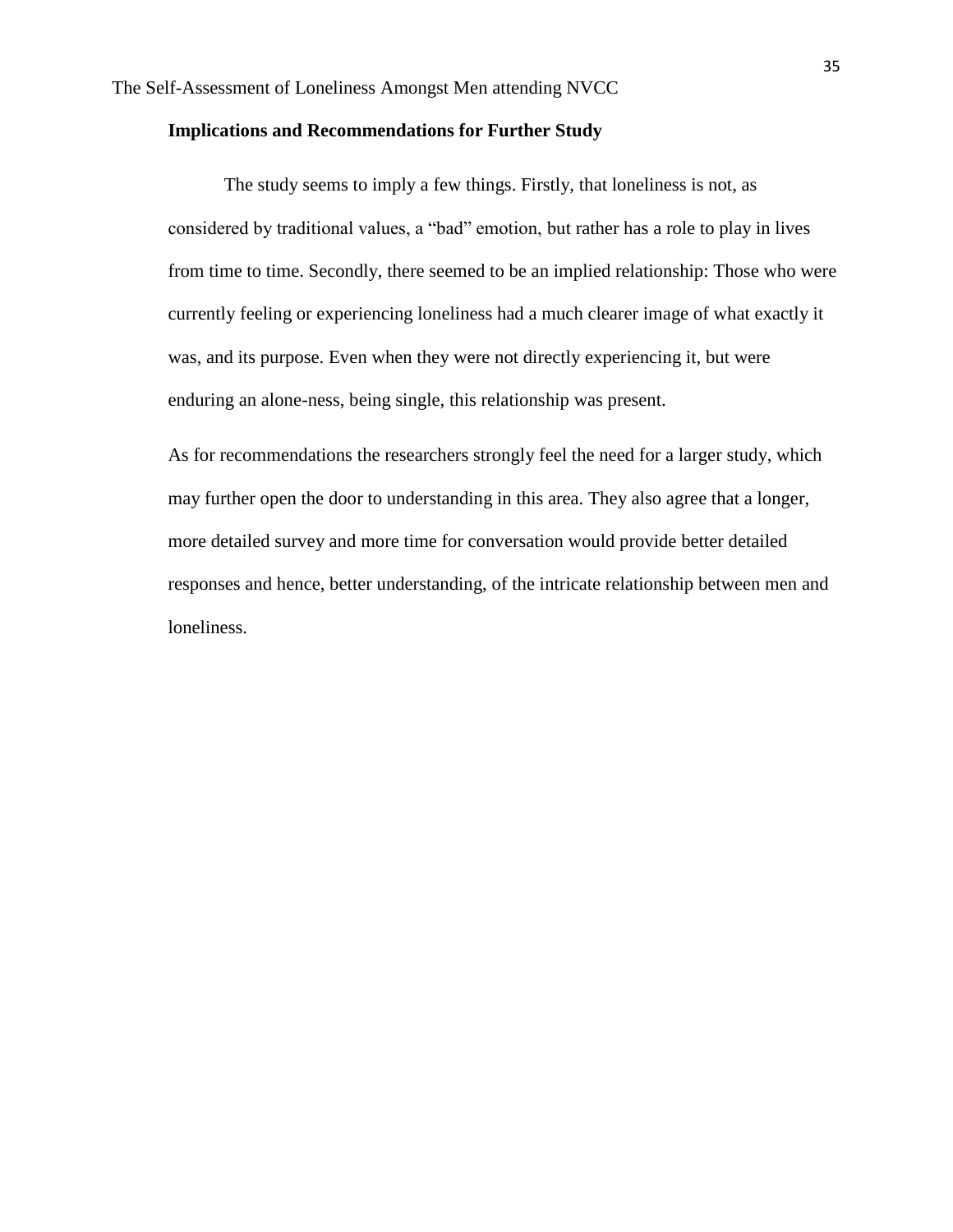#### **References**

Bryman & R.G. Burgess (Eds.), Qualitative research (Vol. 3, pp. 143- 164). London: Sage.

Cacioppo, J. T., Hawkley, L. C., Crawford, L. E., Ernst, J. M., Burleson, M. H.,

Kowalewski, R. B., ... & Berntson, G. G. (2002). Loneliness and health: Potential mechanisms.*Psychosomatic Medicine*, *64*(3), 407-417.

- College. (n.d.). Retrieved October 22, 2015, from [http://www.merriam](http://www.merriam-/)webster.com/dictionary/college
- Creswell, J. W. (1998). *Qualitative inquiry and research design: Choosing among five traditions*. Thousand Oaks, CA: Sage.
- Eisenberg, D., Gollust, S. E., Golberstein, E., & Hefner, J. L. (2007). Prevalence and correlates of depression, anxiety, and suicidality among university students. *American Journal of Orthopsychiatry*, *77*(4), 534-542.
- Grasgreen, A. (2012). Colleges don't always help with mental health issues, student survey shows. *Inside Higher Education*.
- Holloway, I. (1997). *Basic concepts for qualitative research*. Oxford: Blackwell Science.
- Hycner, R.H. (1999). Some guidelines for the phenomenological analysis of interview data. In A.
- Knox, D., Vail-Smith, K., & Zusman, M. (2007). The Lonely College Male. *International Journal of Men's Health,* 273-279.

Lauer, Q. (1958). *Phenomenology: Its genesis and prospects*. New York: Harper.

Moustakas, C. (1994). *Phenomenological research methods*. Thousand Oaks, CA: Sage.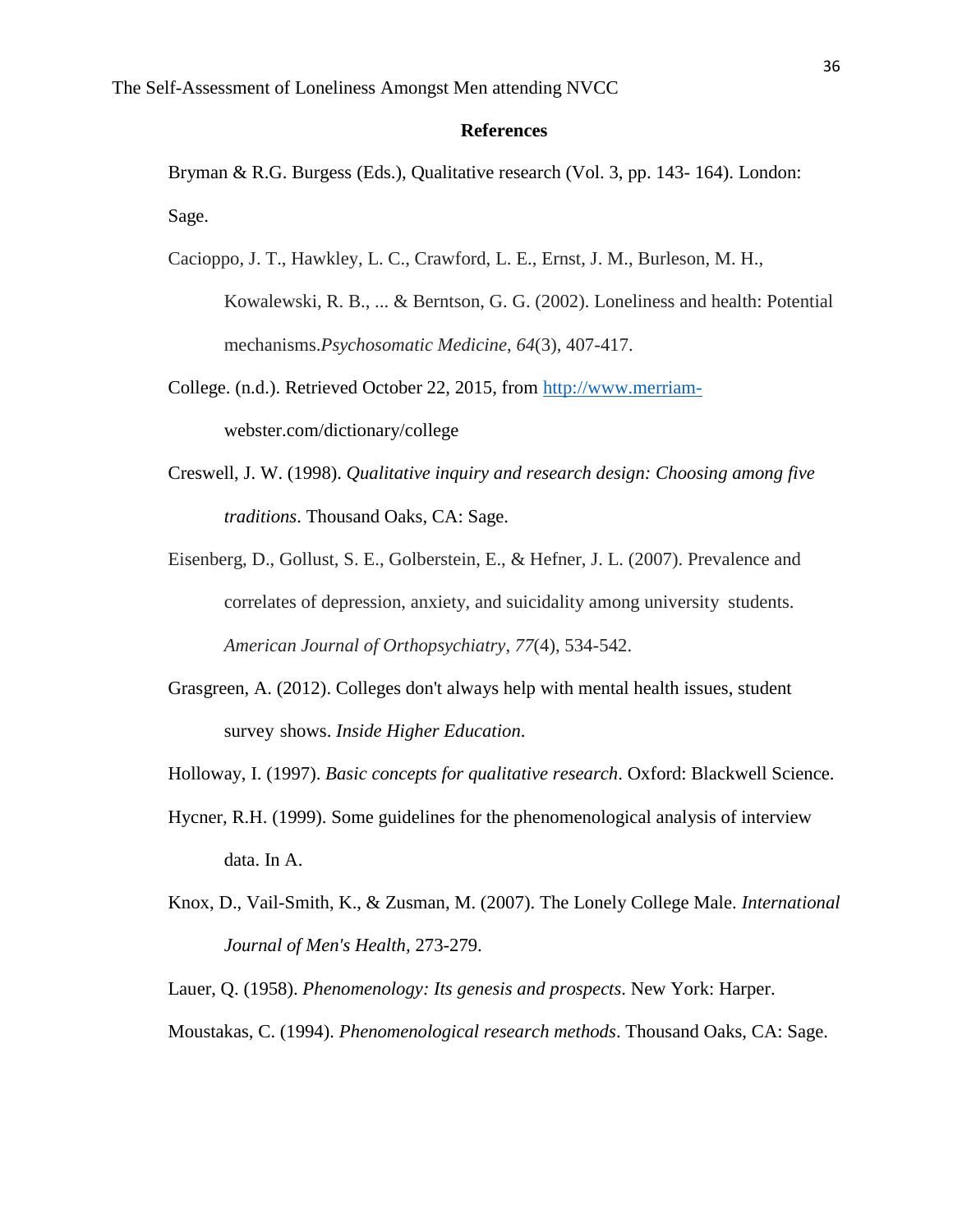The Self-Assessment of Loneliness Amongst Men attending NVCC

Mushtaq, R., Shoib, S., Shah, T., & Mushtaq, S. (2014). Relationship Between Loneliness, Psychiatric Disorders and Physical Health ? A Review on the Psychological Aspects of Loneliness. *Journal Of Clinical & Diagnostic Research*, *8*(9),14.doi:10.7860/JCDR/2014/10077.488

- Payne, Wayne Leon (1985). A Study of Emotion: Developing Emotional Intelligence; Self-Integration; Relating to Fear, Pain and Desire. Dissertation, The Union for Experimenting Colleges and Universities
- Sadala, M. L. A., & Adorno, R .deC. F. (2001). Phenomenology as a method to investigate the experiences lived.: A perspective from Husserl and Merleau-Ponty's thought. *Journal of Advanced Nursing, 37*(3), 282-293
- Salovey, P., & Mayer, J. D. (1990). Emotional intelligence. *Imagination, cognition and personality*, *9*(3), 185-211.
- Singh, R. N.. (1991). Loneliness: Dynamics, Dimensions and Many Faces. *International Review of Modern Sociology*, *21*(1), 109–120. Retrieved from <http://www.jstor.org/stable/41420990>
- Somerville, L. H., Whalen, P. J., & Kelley, W. M. (2010). Human bed nucleus of the stria terminalis indexes hypervigilant threat monitoring. *Biological psychiatry*, *68*(5), 416-424.
- Vanhalst, J., Luyckx, K., Teppers, E., & Goossens, L. (2012). Disentangling the Longitudinal Relation Between Loneliness and Depressive Symptoms: Prospective Effects and the Intervening Role of Coping. Journal Of Social & Clinical Psychology, 31(8), 810-834. doi:10.1521/jscp.2012.31.8.810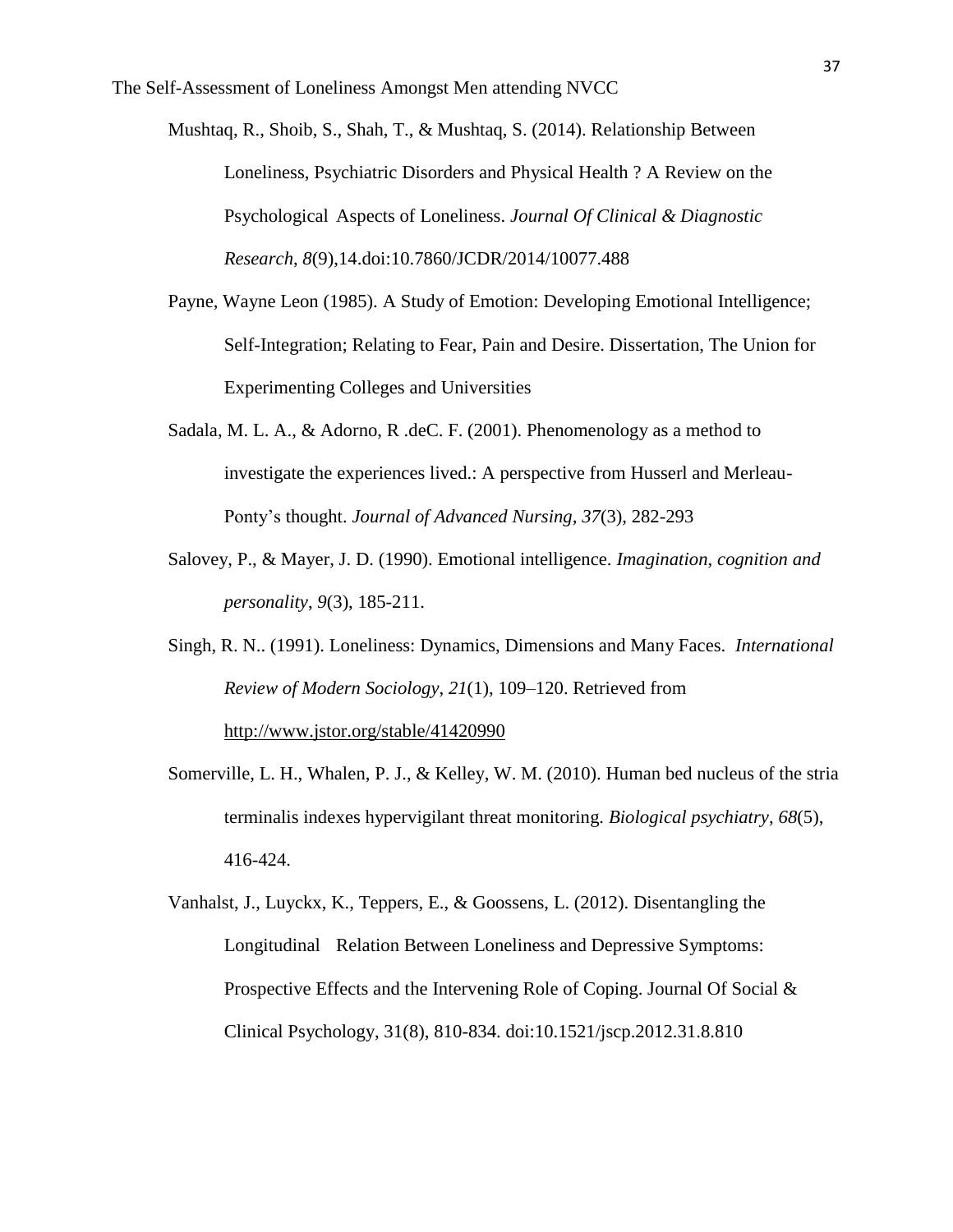- Weitzman, E. R. (2004). Poor mental health, depression, and associations with alcohol consumption, harm, and abuse in a national sample of young adults in college. *The Journal of nervous and mental disease*, *192*(4), 269-277.
- Wols, A., Scholte, R., & Qualter, P. (n.d.). Prospective associations between loneliness and emotional intelligence.*Journal of Adolescence,* 40-48.
- Wright, K. B., King, S., & Rosenberg, J. (2014). Functions of Social Support and Self Verification in Association with Loneliness, Depression, and Stress. Journal Of Health Communication,19(1), 82-99. doi:10.1080/10810730.2013.798385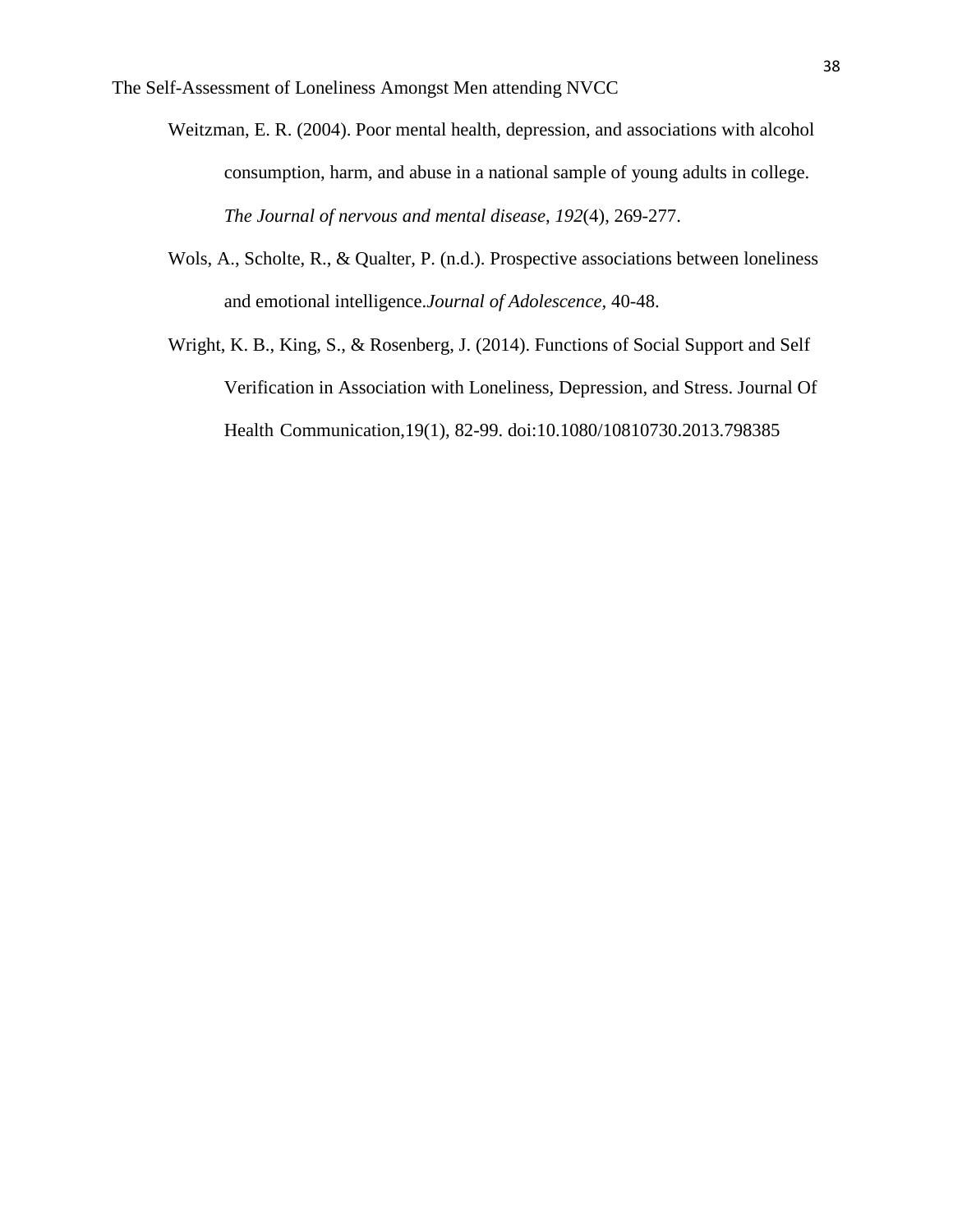## **Appendix**

Informed Consent

Data Collection Instrument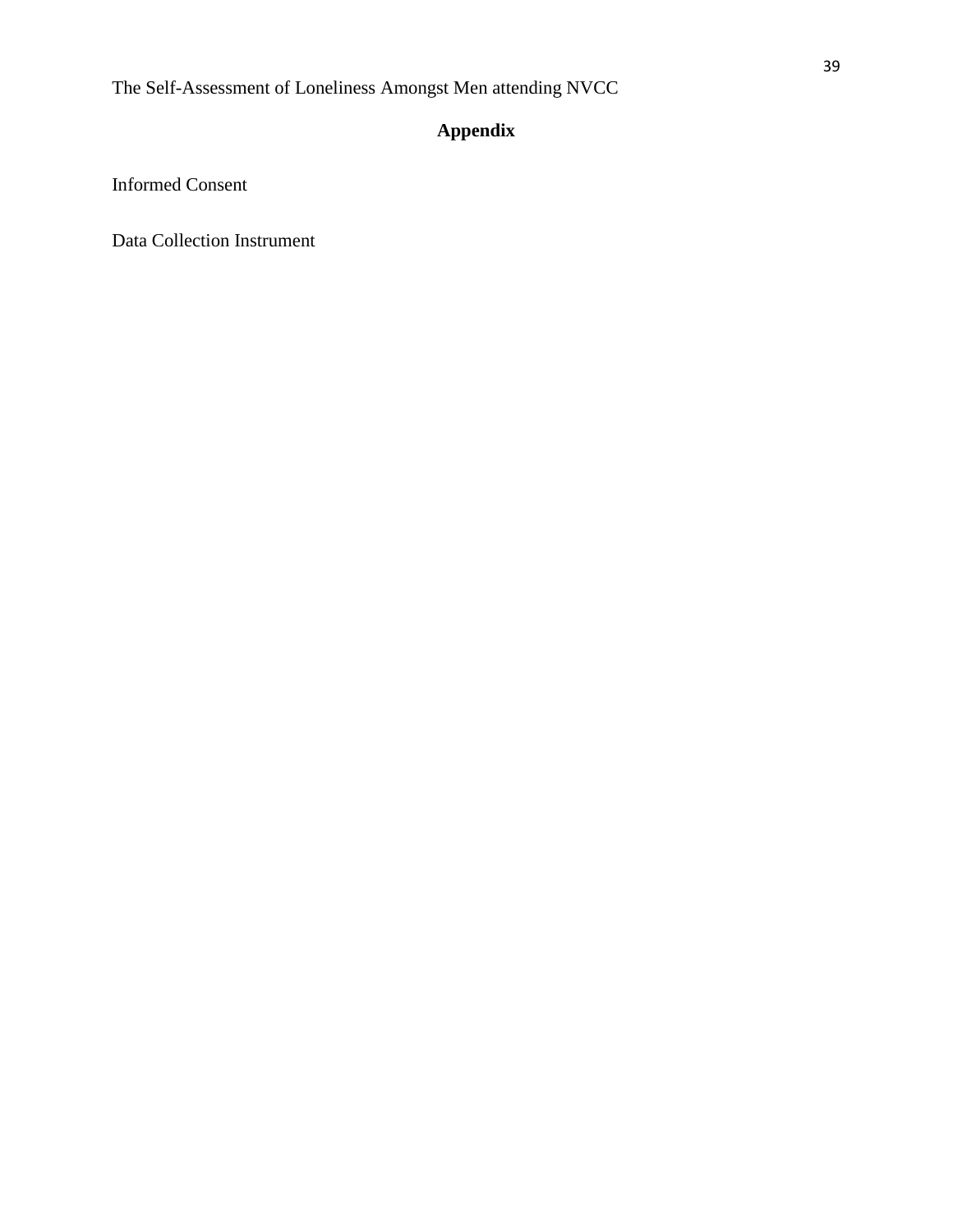The Self-Assessment of Loneliness Amongst Men attending NVCC

The Self-Assessment of Loneliness Amongst Men Attending NVCC Release Form for Use of Photograph/Video Recording

Kyani Alcin, Joseph Hsu, Nick Smith, and Benjamin Cressey, Researches Dr. Rosalyn M. King, Professor Research Methods for the Behavioral Sciences Northern Virginia Community College, Loudoun Campus NovaProject215@yahoo.com

Name of Participant: \_\_\_\_\_\_\_\_\_\_\_\_\_\_\_\_\_\_\_\_\_\_\_\_\_\_\_\_\_\_\_\_\_\_\_\_\_\_\_\_\_\_\_\_\_\_\_\_\_\_

Email Address: \_\_\_\_\_\_\_\_\_\_\_\_\_\_\_\_\_\_\_\_\_\_\_\_\_\_\_\_\_\_\_\_\_\_\_\_\_\_\_\_\_\_\_\_\_\_\_\_\_\_\_\_\_\_\_\_\_\_\_\_

I hereby give my permission to the researchers to use any photos or video recording material taken of myself during [his or her] research on The Self-Assessment of Loneliness Amongst Men Attending NVCC. The photos and videotape material will only be used for research purposes and for the presentation of the research. The information will be analyzed for further interpretation. I understand that the researchers have permission to edit video footage or select photos as they see fit. I understand that my name, likeness and other identifying information will be incorporated as part of the research. As with all research consent, I may at any time withdraw permission for photos or video footage of me to be used in this research project. To protect my privacy, all recordings and phots will be destroyed after data is obtained. The information you provide will not be shared with anyone. If I do not withdraw my permission, I understand that my permission is given in perpetuity (without a concluding date). I understand that I will not be compensated for the use of my likeness unless agreed upon as part of the larger research project.

Signature: \_\_\_\_\_\_\_\_\_\_\_\_\_\_\_\_\_\_\_\_\_\_\_\_\_\_\_\_\_\_\_\_\_\_\_\_\_\_ Date: \_\_\_\_\_\_\_\_\_\_\_\_\_\_\_\_\_\_\_